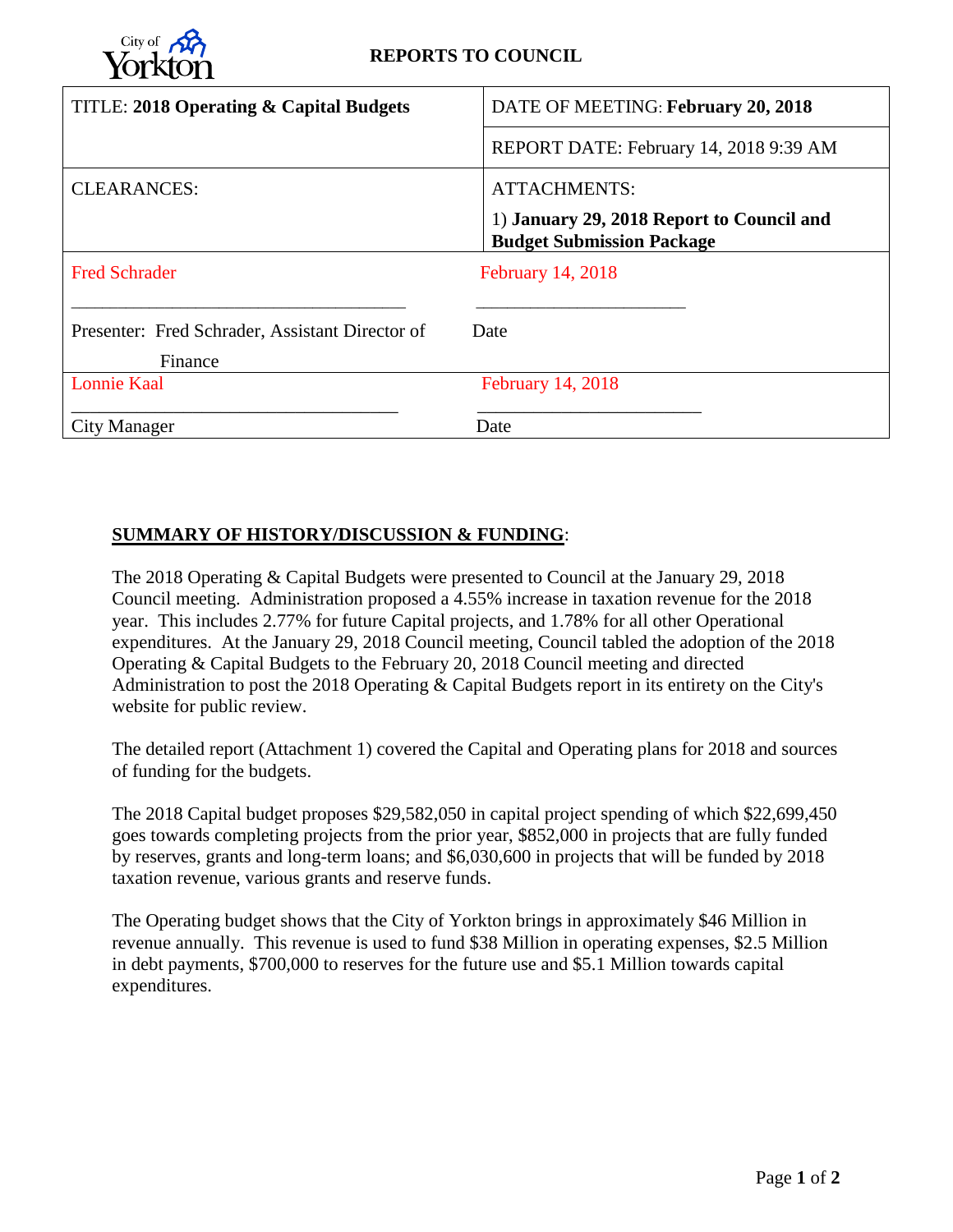# **A. Budget Posted to City of Yorkton website**

On the morning of January 30, 2018, the 2018 Budget Submission, 2018 Operating Budget, 2018 Capital Budget, Tax Revenue and Departmental Expense Pie Charts were posted on the City website for public review. The public was notified of the posting through the City of Yorkton homepage "Hot Topics", City of Yorkton Facebook page and via various news media sources.

# **B. Public Feedback**

As of February 14, 2018 five (5) completed Feedback forms were accepted electronically and one anonymous phone call was received. The phone feedback noted concerns that seniors on fixed incomes cannot afford to pay more property taxes. Of the five (5) Feedback forms received, two (2) suggested that compensation to employees and Council should be reviewed. The other three (3) Feedback forms from the business community suggested reviewing department expenses, concern about tax increases to commercial properties, both owner occupied and investment real estate, and a review of leisure activities.

# **OPTIONS**:

- 1. That Council adopt the 2018 Operating & Capital Budgets as contained in Attachment 1 of this report.
- 2. That Council denies the adoption of the 2018 Operating & Capital Budgets contained in Attachment 1 of this report for reasons provided by Council.
- 3. That Council provides other direction to Administration.

# **RECOMMENDATIONS**:

That Council adopt the 2018 Operating & Capital Budgets as contained in Attachment 1 of this report.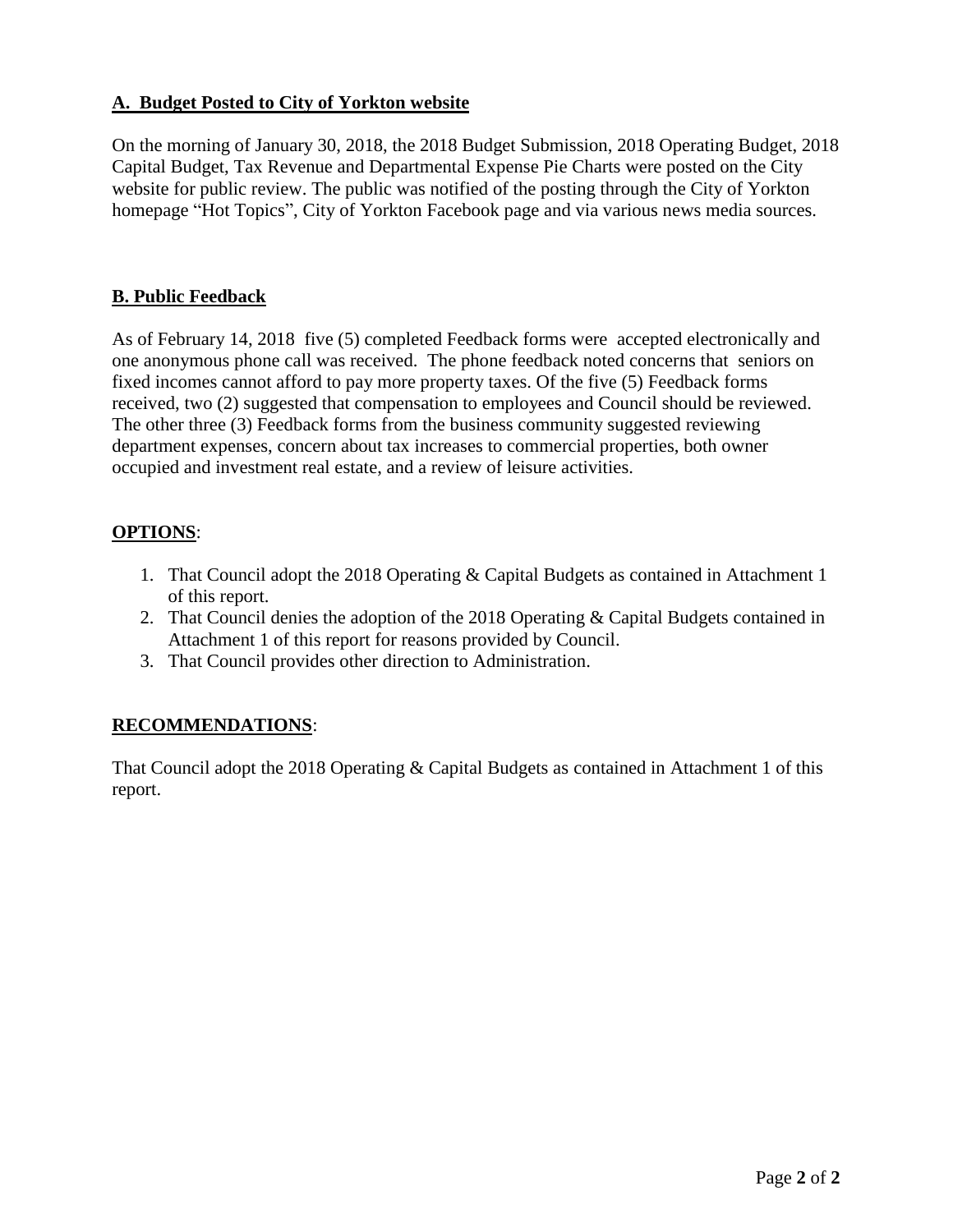# **CITY OF YORKTON BUDGET SUBMISSION FOR THE YEAR ENDED DECEMBER 31, 2018**

|                                                              | Actual<br>2016          | <b>Budget</b><br>2017   | <b>Budget</b><br>2018   | \$<br>Change        | %<br>Change         |       |
|--------------------------------------------------------------|-------------------------|-------------------------|-------------------------|---------------------|---------------------|-------|
| Revenue                                                      |                         |                         |                         |                     |                     |       |
| Taxes including GIL                                          | 18,709,345              | 20,177,380              | 22,330,478              | 2,153,098           |                     |       |
| <b>Tax Growth</b>                                            | 184,000                 | 222,620                 | (14, 138)               | (236, 758)          | $-0.06%$            |       |
| Increase to Taxes                                            | 174,780                 | 1,330,400               | 396,900                 | (933, 500)          | 1.78%               |       |
| Increase for Capital<br>Sale of General Land                 | 582,600<br>150,543      | 600,078<br>$\mathbf 0$  | 618,080<br>0            | 18,002<br>0         | 2.77%               | 4.55% |
| <b>BID Levy</b>                                              | (111, 383)              | (117.000)               | (113,000)               | 4,000               | $-3.42%$            |       |
| Interest                                                     | 363,069                 | 268,504                 | 315,715                 | 47,211              | 17.58%              |       |
| Surcharges                                                   | 3,372,154               | 2,583,000               | 2,919,000               | 336,000             | 13.01%              |       |
| <b>Municipal Operating Grant</b>                             | 3,421,900               | 3,079,722               | 2,880,070               | (199,652)           | $-6.48%$            |       |
| <b>Total Revenue</b>                                         | 26,847,008              | 28,144,704              | 29,333,105              |                     |                     |       |
| <b>Net Departmental Expenses</b>                             |                         |                         |                         |                     |                     |       |
| General                                                      |                         |                         |                         |                     |                     |       |
| Misc/BID Grant<br>Legislative/Council                        | 100,000                 | 100,000<br>549,146      | 100,000                 | 0<br>47,886         | 0.00%               |       |
| Admin                                                        | 622,147<br>3,003,157    | 3,028,934               | 597,032<br>2,880,366    | (148, 568)          | 8.72%<br>$-4.90%$   |       |
| <b>Bylaw Control</b>                                         | 202,702                 | 230,365                 | 222,900                 | (7, 465)            | $-3.24%$            |       |
| <b>Total General</b>                                         | 3,928,006               | 3,908,445               | 3,800,298               |                     |                     |       |
| <b>Protective Services</b>                                   |                         |                         |                         |                     |                     |       |
| Fire                                                         | 2,450,374               | 2,423,518               | 2,477,833               | 54,315              | 2.24%               |       |
| <b>RCMP</b>                                                  | 3,783,007               | 4,095,415               | 4,205,653               | 110,238             | 2.69%               |       |
| <b>Total Protective Services</b>                             | 6,233,381               | 6,518,933               | 6,683,486               |                     |                     |       |
| <b>Community Development Parks &amp; Recreation</b>          |                         |                         |                         |                     |                     |       |
| Cemetery<br>Deer Park                                        | 0<br>256,179            | 0<br>200.775            | 0<br>211,500            | 0<br>10,725         | 0.00%<br>5.34%      |       |
| Library                                                      | 586,907                 | 599,035                 | 597,775                 | (1,260)             | $-0.21%$            |       |
| Leisure Services - Admin & Programs                          | 356,590                 | 388,540                 | 504,655                 | 116,115             | 29.88%              |       |
| Leisure Services - Facilities                                | 218,635                 | 212,358                 | 222,880                 | 10,522              | 4.95%               |       |
| Leisure Services - Outdoor & Parks                           | 1,446,659               | 1,452,192               | 1,498,085               | 45,893              | 3.16%               |       |
| Transit                                                      | 115,101                 | 314,664                 | 320,000                 | 5,336               | 1.70%               |       |
| <b>Total Community Development Parks &amp; Recreation</b>    | 2,980,071               | 3,167,564               | 3,354,895               |                     |                     |       |
| <b>Gallagher Centre</b>                                      |                         |                         |                         |                     |                     |       |
| Gallagher Centre                                             | 1,238,889               | 1,242,118               | 1,273,262               | 31,144              | 2.51%               |       |
| Waterpark                                                    | 628,341<br>1,867,230    | 658,317<br>1,900,435    | 715,950                 | 57,633              | 8.75%               |       |
| <b>Total Gallagher Centre</b>                                |                         |                         | 1,989,212               |                     |                     |       |
| <b>Engineering &amp; Asset Management</b>                    |                         |                         |                         |                     |                     |       |
| Engineering & Asset Management<br><b>Facilities</b>          | 623,535<br>$\mathbf 0$  | 647,319                 | 727,617                 | 80,298              | 12.40%<br>$-33.98%$ |       |
| Fleet                                                        | 0                       | 330,556<br>74,300       | 218,232<br>79,300       | (112, 324)<br>5,000 | 6.73%               |       |
| Traffic Control, Street Lighting & Special Events            | 699,617                 | 604,751                 | 614,751                 | 10,000              | 1.65%               |       |
| <b>Total Engineering &amp; Asset Management</b>              | 1,323,152               | 1,656,926               | 1,639,900               |                     |                     |       |
| <b>Planning, Building &amp; Development</b>                  |                         |                         |                         |                     |                     |       |
| <b>Planning Services</b>                                     | 256,127                 | 257,761                 | 270,064                 | 12,303              | 4.77%               |       |
| <b>Building Services</b>                                     | 3,445                   | 7,939                   | 14,218                  | 6,279               | 79.09%              |       |
| Economic Development                                         | 264,550                 | 272,595                 | 278,348                 | 5,753               | 2.11%               |       |
| Airport<br><b>Total Planning, Building &amp; Development</b> | 123,369<br>647,491      | 120,040<br>658,335      | 87,190<br>649,820       | (32.850)            | $-27.37%$           |       |
| <b>Public Works</b>                                          | 3,744,858               | 3,595,100               | 3,905,500               | 310,400             | 8.63%               |       |
|                                                              |                         |                         |                         |                     |                     |       |
| <b>Environmental Services</b><br>Landfill/Garbage            | 0                       | 0                       | 0                       | 0                   | 0.00%               |       |
| <b>Residential Garbage</b>                                   | $\mathbf 0$             | $\mathbf 0$             | 0                       | 0                   | 0.00%               |       |
| Water & Sewer                                                | (100,000)               | (100.000)               | (100.000)               | 0                   | 0.00%               |       |
| <b>Total Environmental Services</b>                          | (100, 000)              | (100,000)               | (100,000)               |                     |                     |       |
| <b>Total Net Departmental Expenses</b>                       | 20,624,189              | 21,305,738              | 21,923,111              |                     |                     |       |
| Capital, Debt & Reserve Expenditures                         |                         |                         |                         |                     |                     |       |
| Capital                                                      |                         |                         |                         |                     |                     |       |
| <b>Capital Expenditures</b>                                  | 4,085,000               | 4,085,000               | 4,085,000               | 0                   | 0.00%               |       |
| <b>Future Capital</b>                                        | 582,600                 | 1,182,678               | 1,104,523               | (78, 155)           | $-6.61%$            |       |
| New Deals Gas Tax Grant<br><b>Total Capital</b>              | (933, 872)<br>3,733,728 | (933, 800)<br>4,333,878 | (980, 879)<br>4,208,644 | (47, 079)           | 5.04%               |       |
| Debt                                                         |                         |                         |                         |                     |                     |       |
| Gallagher Centre                                             | 1,143,342               | 1,151,253               | $\overline{1,}151,254$  | $\mathbf{1}$        | 0.00%               |       |
| Dracup                                                       | 0                       | 0                       | 696,235                 | 696,235             | 0.00%               |       |
| Fire Hall                                                    | 640,234                 | 648,789                 | 648,789                 | 0                   | 0.00%               |       |
| <b>Total Debt</b>                                            | 1,783,576               | 1,800,042               | 2,496,278               |                     |                     |       |
| <b>Reserve Allocation</b>                                    | 705,000                 | 705,000                 | 705,000                 | 0                   | 0.00%               |       |
| <b>Total Capital, Debt &amp; Reserve Expenditures</b>        | 6,222,304               | 6,838,920               | 7,409,922               |                     |                     |       |
| <b>NET OPERATING &amp; CAPITAL BUDGET</b>                    | 515                     | 46                      | 72                      |                     |                     |       |
|                                                              |                         |                         |                         |                     |                     |       |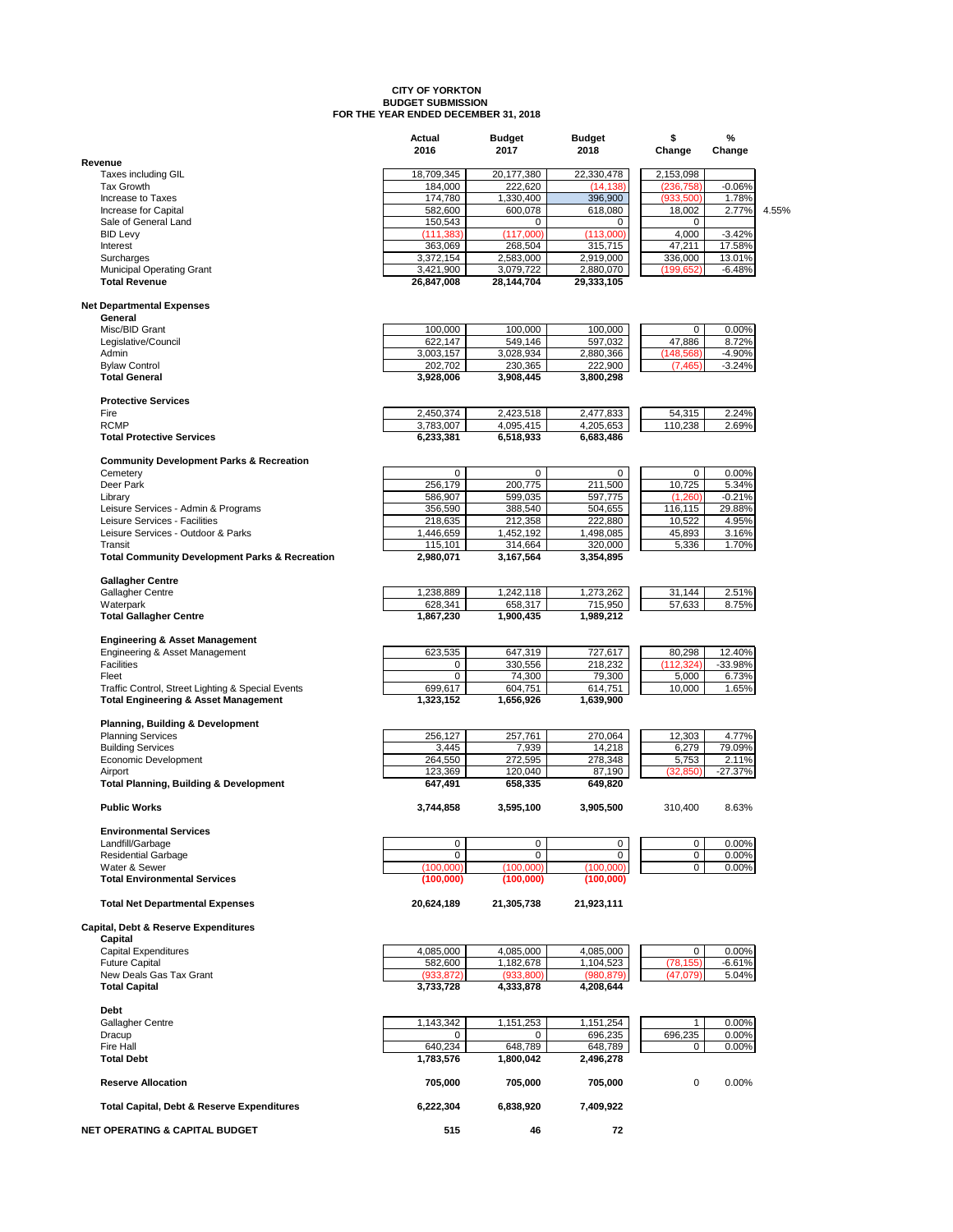#### **City of Yorkton 2018 Operating Budget For the Year Ending December 31, 2018**

| <b>Revenues</b><br><b>General Revenue</b><br>26,847,008<br>28,144,704<br>29,333,105<br>1,188,401<br>76,359<br>99,900<br>118,100<br>18,200<br>Administrative<br>420,718<br>Fire<br>473,200<br>389,500<br>(83,700)<br><b>RCMP</b><br>(14,250)<br>563,445<br>539,250<br>525,000<br>116,091<br>145,000<br>113,000<br>(32,000)<br>Cemetary<br>Deer Park<br>567,277<br>618,800<br>567,000<br>(51,800)<br>23,000<br>21,463<br>20,000<br>3,000<br>Library<br><b>CDPR</b><br>675,857<br>736,230<br>704,830<br>(31, 400)<br><b>Gallagher Centre</b><br>1,630,937<br>1,665,200<br>1,659,500<br>(5,700)<br>Engineering & Asset Management<br>2,197,702<br>1,674,000<br>1,737,600<br>63,600<br>Planning, Building & Development<br>31,100<br>331,294<br>334,750<br>365,850<br><b>Public Works</b><br>252,761<br>230,700<br>208,000<br>(22,700)<br>1,529,000<br>71,000<br>Landfill<br>1,944,462<br>1,600,000<br>Recycling & Residential Garbage<br>1,519,000<br>1,519,000<br>1,524,886<br>$\Omega$<br>Water & Sewer<br>475,000<br>8,241,285<br>7,608,500<br>8,083,500<br>45,411,545<br>45,338,234<br>46,946,985<br>1,608,751<br><b>Expenses</b><br>Council<br>722,147<br>697,032<br>47,886<br>649,146<br>Administration<br>2,932,132<br>3,359,199<br>3,221,366<br>(137, 833)<br>Fire<br>2,872,092<br>2,896,718<br>2,867,333<br>(29, 385)<br><b>RCMP</b><br>4,357,843<br>4,634,665<br>4,730,653<br>95,988<br>252,255<br>15,503<br>Cemetary<br>199,895<br>267,758<br>8,925<br>Deer Park<br>798,629<br>769,575<br>778,500<br>608,370<br>619,035<br>620,775<br>1,740<br>Library<br><b>CDPR</b><br>2,802,842<br>3,088,984<br>3,235,450<br>146,466<br>Gallagher Centre<br>3,533,635<br>3,613,712<br>80,077<br>3,466,167<br>2,986,136<br>2,943,047<br>2,868,040<br>(75,007)<br>Engineering<br>Planning, Building & Development<br>953,785<br>968,085<br>990,670<br>22,585<br><b>Public Works</b><br>399,700<br>4,177,451<br>3,825,800<br>4,225,500<br>Landfill<br>1,312,141<br>1,338,200<br>26,059<br>1,606,587<br>Recycling & Residential Garbage<br>1,279,004<br>1,379,000<br>1,415,040<br>36,040<br>Water & Sewer<br>4,142,679<br>4,884,701<br>5,476,154<br>591,453<br>33,905,760<br>35,115,986<br>1,230,197<br>36,346,183<br>10,600,802<br><b>Net Revenue over Expenses</b><br>11,505,785<br>10,222,248<br>378,554<br><b>Long Term Loan Principal Payments</b><br>(2,749,576)<br>(2,484,042)<br>(2,511,043)<br>(27,001)<br>$\mathbf 0$<br><b>Capital Expenditures</b><br>(4,085,000)<br>(4,085,000)<br>(4,085,000)<br><b>Capital Grant Revenue</b><br>47,079<br>933,800<br>933,800<br>980,879<br><b>Transfer from other funds</b><br>83,804<br>107,255<br>154,758<br>47,503<br><b>Transfer from (to) Reserves</b><br>(5,688,298)<br>(4,694,215)<br>(5, 140, 324)<br>(446, 109) |                                                      | <b>Actual</b><br>2016 | <b>Budget</b><br>2017 | <b>Budget</b><br>2018 | \$<br>Change | $\%$<br>Change |
|---------------------------------------------------------------------------------------------------------------------------------------------------------------------------------------------------------------------------------------------------------------------------------------------------------------------------------------------------------------------------------------------------------------------------------------------------------------------------------------------------------------------------------------------------------------------------------------------------------------------------------------------------------------------------------------------------------------------------------------------------------------------------------------------------------------------------------------------------------------------------------------------------------------------------------------------------------------------------------------------------------------------------------------------------------------------------------------------------------------------------------------------------------------------------------------------------------------------------------------------------------------------------------------------------------------------------------------------------------------------------------------------------------------------------------------------------------------------------------------------------------------------------------------------------------------------------------------------------------------------------------------------------------------------------------------------------------------------------------------------------------------------------------------------------------------------------------------------------------------------------------------------------------------------------------------------------------------------------------------------------------------------------------------------------------------------------------------------------------------------------------------------------------------------------------------------------------------------------------------------------------------------------------------------------------------------------------------------------------------------------------------------------------------------------------------------------------------------------------------------------------------------------------------------------------------------------------------------------------------------------------------------------------------------------------------------------------------------------------------------------------------|------------------------------------------------------|-----------------------|-----------------------|-----------------------|--------------|----------------|
|                                                                                                                                                                                                                                                                                                                                                                                                                                                                                                                                                                                                                                                                                                                                                                                                                                                                                                                                                                                                                                                                                                                                                                                                                                                                                                                                                                                                                                                                                                                                                                                                                                                                                                                                                                                                                                                                                                                                                                                                                                                                                                                                                                                                                                                                                                                                                                                                                                                                                                                                                                                                                                                                                                                                                               |                                                      |                       |                       |                       |              |                |
|                                                                                                                                                                                                                                                                                                                                                                                                                                                                                                                                                                                                                                                                                                                                                                                                                                                                                                                                                                                                                                                                                                                                                                                                                                                                                                                                                                                                                                                                                                                                                                                                                                                                                                                                                                                                                                                                                                                                                                                                                                                                                                                                                                                                                                                                                                                                                                                                                                                                                                                                                                                                                                                                                                                                                               |                                                      |                       |                       |                       |              | 4.22%          |
|                                                                                                                                                                                                                                                                                                                                                                                                                                                                                                                                                                                                                                                                                                                                                                                                                                                                                                                                                                                                                                                                                                                                                                                                                                                                                                                                                                                                                                                                                                                                                                                                                                                                                                                                                                                                                                                                                                                                                                                                                                                                                                                                                                                                                                                                                                                                                                                                                                                                                                                                                                                                                                                                                                                                                               |                                                      |                       |                       |                       |              | 18.22%         |
|                                                                                                                                                                                                                                                                                                                                                                                                                                                                                                                                                                                                                                                                                                                                                                                                                                                                                                                                                                                                                                                                                                                                                                                                                                                                                                                                                                                                                                                                                                                                                                                                                                                                                                                                                                                                                                                                                                                                                                                                                                                                                                                                                                                                                                                                                                                                                                                                                                                                                                                                                                                                                                                                                                                                                               |                                                      |                       |                       |                       |              | $-17.69%$      |
|                                                                                                                                                                                                                                                                                                                                                                                                                                                                                                                                                                                                                                                                                                                                                                                                                                                                                                                                                                                                                                                                                                                                                                                                                                                                                                                                                                                                                                                                                                                                                                                                                                                                                                                                                                                                                                                                                                                                                                                                                                                                                                                                                                                                                                                                                                                                                                                                                                                                                                                                                                                                                                                                                                                                                               |                                                      |                       |                       |                       |              | $-2.64%$       |
|                                                                                                                                                                                                                                                                                                                                                                                                                                                                                                                                                                                                                                                                                                                                                                                                                                                                                                                                                                                                                                                                                                                                                                                                                                                                                                                                                                                                                                                                                                                                                                                                                                                                                                                                                                                                                                                                                                                                                                                                                                                                                                                                                                                                                                                                                                                                                                                                                                                                                                                                                                                                                                                                                                                                                               |                                                      |                       |                       |                       |              | $-22.07%$      |
|                                                                                                                                                                                                                                                                                                                                                                                                                                                                                                                                                                                                                                                                                                                                                                                                                                                                                                                                                                                                                                                                                                                                                                                                                                                                                                                                                                                                                                                                                                                                                                                                                                                                                                                                                                                                                                                                                                                                                                                                                                                                                                                                                                                                                                                                                                                                                                                                                                                                                                                                                                                                                                                                                                                                                               |                                                      |                       |                       |                       |              | $-8.37%$       |
|                                                                                                                                                                                                                                                                                                                                                                                                                                                                                                                                                                                                                                                                                                                                                                                                                                                                                                                                                                                                                                                                                                                                                                                                                                                                                                                                                                                                                                                                                                                                                                                                                                                                                                                                                                                                                                                                                                                                                                                                                                                                                                                                                                                                                                                                                                                                                                                                                                                                                                                                                                                                                                                                                                                                                               |                                                      |                       |                       |                       |              | 15.00%         |
|                                                                                                                                                                                                                                                                                                                                                                                                                                                                                                                                                                                                                                                                                                                                                                                                                                                                                                                                                                                                                                                                                                                                                                                                                                                                                                                                                                                                                                                                                                                                                                                                                                                                                                                                                                                                                                                                                                                                                                                                                                                                                                                                                                                                                                                                                                                                                                                                                                                                                                                                                                                                                                                                                                                                                               |                                                      |                       |                       |                       |              | $-4.26%$       |
|                                                                                                                                                                                                                                                                                                                                                                                                                                                                                                                                                                                                                                                                                                                                                                                                                                                                                                                                                                                                                                                                                                                                                                                                                                                                                                                                                                                                                                                                                                                                                                                                                                                                                                                                                                                                                                                                                                                                                                                                                                                                                                                                                                                                                                                                                                                                                                                                                                                                                                                                                                                                                                                                                                                                                               |                                                      |                       |                       |                       |              | $-0.34%$       |
|                                                                                                                                                                                                                                                                                                                                                                                                                                                                                                                                                                                                                                                                                                                                                                                                                                                                                                                                                                                                                                                                                                                                                                                                                                                                                                                                                                                                                                                                                                                                                                                                                                                                                                                                                                                                                                                                                                                                                                                                                                                                                                                                                                                                                                                                                                                                                                                                                                                                                                                                                                                                                                                                                                                                                               |                                                      |                       |                       |                       |              | 0.00%          |
|                                                                                                                                                                                                                                                                                                                                                                                                                                                                                                                                                                                                                                                                                                                                                                                                                                                                                                                                                                                                                                                                                                                                                                                                                                                                                                                                                                                                                                                                                                                                                                                                                                                                                                                                                                                                                                                                                                                                                                                                                                                                                                                                                                                                                                                                                                                                                                                                                                                                                                                                                                                                                                                                                                                                                               |                                                      |                       |                       |                       |              | 9.29%          |
|                                                                                                                                                                                                                                                                                                                                                                                                                                                                                                                                                                                                                                                                                                                                                                                                                                                                                                                                                                                                                                                                                                                                                                                                                                                                                                                                                                                                                                                                                                                                                                                                                                                                                                                                                                                                                                                                                                                                                                                                                                                                                                                                                                                                                                                                                                                                                                                                                                                                                                                                                                                                                                                                                                                                                               |                                                      |                       |                       |                       |              | $-9.84%$       |
|                                                                                                                                                                                                                                                                                                                                                                                                                                                                                                                                                                                                                                                                                                                                                                                                                                                                                                                                                                                                                                                                                                                                                                                                                                                                                                                                                                                                                                                                                                                                                                                                                                                                                                                                                                                                                                                                                                                                                                                                                                                                                                                                                                                                                                                                                                                                                                                                                                                                                                                                                                                                                                                                                                                                                               |                                                      |                       |                       |                       |              | 4.64%          |
|                                                                                                                                                                                                                                                                                                                                                                                                                                                                                                                                                                                                                                                                                                                                                                                                                                                                                                                                                                                                                                                                                                                                                                                                                                                                                                                                                                                                                                                                                                                                                                                                                                                                                                                                                                                                                                                                                                                                                                                                                                                                                                                                                                                                                                                                                                                                                                                                                                                                                                                                                                                                                                                                                                                                                               |                                                      |                       |                       |                       |              | 0.00%          |
|                                                                                                                                                                                                                                                                                                                                                                                                                                                                                                                                                                                                                                                                                                                                                                                                                                                                                                                                                                                                                                                                                                                                                                                                                                                                                                                                                                                                                                                                                                                                                                                                                                                                                                                                                                                                                                                                                                                                                                                                                                                                                                                                                                                                                                                                                                                                                                                                                                                                                                                                                                                                                                                                                                                                                               |                                                      |                       |                       |                       |              | 6.24%          |
|                                                                                                                                                                                                                                                                                                                                                                                                                                                                                                                                                                                                                                                                                                                                                                                                                                                                                                                                                                                                                                                                                                                                                                                                                                                                                                                                                                                                                                                                                                                                                                                                                                                                                                                                                                                                                                                                                                                                                                                                                                                                                                                                                                                                                                                                                                                                                                                                                                                                                                                                                                                                                                                                                                                                                               |                                                      |                       |                       |                       |              | 3.55%          |
|                                                                                                                                                                                                                                                                                                                                                                                                                                                                                                                                                                                                                                                                                                                                                                                                                                                                                                                                                                                                                                                                                                                                                                                                                                                                                                                                                                                                                                                                                                                                                                                                                                                                                                                                                                                                                                                                                                                                                                                                                                                                                                                                                                                                                                                                                                                                                                                                                                                                                                                                                                                                                                                                                                                                                               |                                                      |                       |                       |                       |              |                |
|                                                                                                                                                                                                                                                                                                                                                                                                                                                                                                                                                                                                                                                                                                                                                                                                                                                                                                                                                                                                                                                                                                                                                                                                                                                                                                                                                                                                                                                                                                                                                                                                                                                                                                                                                                                                                                                                                                                                                                                                                                                                                                                                                                                                                                                                                                                                                                                                                                                                                                                                                                                                                                                                                                                                                               |                                                      |                       |                       |                       |              | 7.38%          |
|                                                                                                                                                                                                                                                                                                                                                                                                                                                                                                                                                                                                                                                                                                                                                                                                                                                                                                                                                                                                                                                                                                                                                                                                                                                                                                                                                                                                                                                                                                                                                                                                                                                                                                                                                                                                                                                                                                                                                                                                                                                                                                                                                                                                                                                                                                                                                                                                                                                                                                                                                                                                                                                                                                                                                               |                                                      |                       |                       |                       |              | $-4.10%$       |
|                                                                                                                                                                                                                                                                                                                                                                                                                                                                                                                                                                                                                                                                                                                                                                                                                                                                                                                                                                                                                                                                                                                                                                                                                                                                                                                                                                                                                                                                                                                                                                                                                                                                                                                                                                                                                                                                                                                                                                                                                                                                                                                                                                                                                                                                                                                                                                                                                                                                                                                                                                                                                                                                                                                                                               |                                                      |                       |                       |                       |              | $-1.01%$       |
|                                                                                                                                                                                                                                                                                                                                                                                                                                                                                                                                                                                                                                                                                                                                                                                                                                                                                                                                                                                                                                                                                                                                                                                                                                                                                                                                                                                                                                                                                                                                                                                                                                                                                                                                                                                                                                                                                                                                                                                                                                                                                                                                                                                                                                                                                                                                                                                                                                                                                                                                                                                                                                                                                                                                                               |                                                      |                       |                       |                       |              | 2.07%          |
|                                                                                                                                                                                                                                                                                                                                                                                                                                                                                                                                                                                                                                                                                                                                                                                                                                                                                                                                                                                                                                                                                                                                                                                                                                                                                                                                                                                                                                                                                                                                                                                                                                                                                                                                                                                                                                                                                                                                                                                                                                                                                                                                                                                                                                                                                                                                                                                                                                                                                                                                                                                                                                                                                                                                                               |                                                      |                       |                       |                       |              | 6.15%          |
|                                                                                                                                                                                                                                                                                                                                                                                                                                                                                                                                                                                                                                                                                                                                                                                                                                                                                                                                                                                                                                                                                                                                                                                                                                                                                                                                                                                                                                                                                                                                                                                                                                                                                                                                                                                                                                                                                                                                                                                                                                                                                                                                                                                                                                                                                                                                                                                                                                                                                                                                                                                                                                                                                                                                                               |                                                      |                       |                       |                       |              | 1.16%          |
|                                                                                                                                                                                                                                                                                                                                                                                                                                                                                                                                                                                                                                                                                                                                                                                                                                                                                                                                                                                                                                                                                                                                                                                                                                                                                                                                                                                                                                                                                                                                                                                                                                                                                                                                                                                                                                                                                                                                                                                                                                                                                                                                                                                                                                                                                                                                                                                                                                                                                                                                                                                                                                                                                                                                                               |                                                      |                       |                       |                       |              | 0.28%          |
|                                                                                                                                                                                                                                                                                                                                                                                                                                                                                                                                                                                                                                                                                                                                                                                                                                                                                                                                                                                                                                                                                                                                                                                                                                                                                                                                                                                                                                                                                                                                                                                                                                                                                                                                                                                                                                                                                                                                                                                                                                                                                                                                                                                                                                                                                                                                                                                                                                                                                                                                                                                                                                                                                                                                                               |                                                      |                       |                       |                       |              | 4.74%          |
|                                                                                                                                                                                                                                                                                                                                                                                                                                                                                                                                                                                                                                                                                                                                                                                                                                                                                                                                                                                                                                                                                                                                                                                                                                                                                                                                                                                                                                                                                                                                                                                                                                                                                                                                                                                                                                                                                                                                                                                                                                                                                                                                                                                                                                                                                                                                                                                                                                                                                                                                                                                                                                                                                                                                                               |                                                      |                       |                       |                       |              | 2.27%          |
|                                                                                                                                                                                                                                                                                                                                                                                                                                                                                                                                                                                                                                                                                                                                                                                                                                                                                                                                                                                                                                                                                                                                                                                                                                                                                                                                                                                                                                                                                                                                                                                                                                                                                                                                                                                                                                                                                                                                                                                                                                                                                                                                                                                                                                                                                                                                                                                                                                                                                                                                                                                                                                                                                                                                                               |                                                      |                       |                       |                       |              | $-2.55%$       |
|                                                                                                                                                                                                                                                                                                                                                                                                                                                                                                                                                                                                                                                                                                                                                                                                                                                                                                                                                                                                                                                                                                                                                                                                                                                                                                                                                                                                                                                                                                                                                                                                                                                                                                                                                                                                                                                                                                                                                                                                                                                                                                                                                                                                                                                                                                                                                                                                                                                                                                                                                                                                                                                                                                                                                               |                                                      |                       |                       |                       |              | 2.33%          |
|                                                                                                                                                                                                                                                                                                                                                                                                                                                                                                                                                                                                                                                                                                                                                                                                                                                                                                                                                                                                                                                                                                                                                                                                                                                                                                                                                                                                                                                                                                                                                                                                                                                                                                                                                                                                                                                                                                                                                                                                                                                                                                                                                                                                                                                                                                                                                                                                                                                                                                                                                                                                                                                                                                                                                               |                                                      |                       |                       |                       |              | 10.45%         |
|                                                                                                                                                                                                                                                                                                                                                                                                                                                                                                                                                                                                                                                                                                                                                                                                                                                                                                                                                                                                                                                                                                                                                                                                                                                                                                                                                                                                                                                                                                                                                                                                                                                                                                                                                                                                                                                                                                                                                                                                                                                                                                                                                                                                                                                                                                                                                                                                                                                                                                                                                                                                                                                                                                                                                               |                                                      |                       |                       |                       |              | 1.99%          |
|                                                                                                                                                                                                                                                                                                                                                                                                                                                                                                                                                                                                                                                                                                                                                                                                                                                                                                                                                                                                                                                                                                                                                                                                                                                                                                                                                                                                                                                                                                                                                                                                                                                                                                                                                                                                                                                                                                                                                                                                                                                                                                                                                                                                                                                                                                                                                                                                                                                                                                                                                                                                                                                                                                                                                               |                                                      |                       |                       |                       |              | 2.61%          |
|                                                                                                                                                                                                                                                                                                                                                                                                                                                                                                                                                                                                                                                                                                                                                                                                                                                                                                                                                                                                                                                                                                                                                                                                                                                                                                                                                                                                                                                                                                                                                                                                                                                                                                                                                                                                                                                                                                                                                                                                                                                                                                                                                                                                                                                                                                                                                                                                                                                                                                                                                                                                                                                                                                                                                               |                                                      |                       |                       |                       |              | 12.11%         |
|                                                                                                                                                                                                                                                                                                                                                                                                                                                                                                                                                                                                                                                                                                                                                                                                                                                                                                                                                                                                                                                                                                                                                                                                                                                                                                                                                                                                                                                                                                                                                                                                                                                                                                                                                                                                                                                                                                                                                                                                                                                                                                                                                                                                                                                                                                                                                                                                                                                                                                                                                                                                                                                                                                                                                               |                                                      |                       |                       |                       |              | 3.50%          |
|                                                                                                                                                                                                                                                                                                                                                                                                                                                                                                                                                                                                                                                                                                                                                                                                                                                                                                                                                                                                                                                                                                                                                                                                                                                                                                                                                                                                                                                                                                                                                                                                                                                                                                                                                                                                                                                                                                                                                                                                                                                                                                                                                                                                                                                                                                                                                                                                                                                                                                                                                                                                                                                                                                                                                               |                                                      |                       |                       |                       |              |                |
|                                                                                                                                                                                                                                                                                                                                                                                                                                                                                                                                                                                                                                                                                                                                                                                                                                                                                                                                                                                                                                                                                                                                                                                                                                                                                                                                                                                                                                                                                                                                                                                                                                                                                                                                                                                                                                                                                                                                                                                                                                                                                                                                                                                                                                                                                                                                                                                                                                                                                                                                                                                                                                                                                                                                                               |                                                      |                       |                       |                       |              | 1.09%          |
|                                                                                                                                                                                                                                                                                                                                                                                                                                                                                                                                                                                                                                                                                                                                                                                                                                                                                                                                                                                                                                                                                                                                                                                                                                                                                                                                                                                                                                                                                                                                                                                                                                                                                                                                                                                                                                                                                                                                                                                                                                                                                                                                                                                                                                                                                                                                                                                                                                                                                                                                                                                                                                                                                                                                                               |                                                      |                       |                       |                       |              | 0.00%          |
|                                                                                                                                                                                                                                                                                                                                                                                                                                                                                                                                                                                                                                                                                                                                                                                                                                                                                                                                                                                                                                                                                                                                                                                                                                                                                                                                                                                                                                                                                                                                                                                                                                                                                                                                                                                                                                                                                                                                                                                                                                                                                                                                                                                                                                                                                                                                                                                                                                                                                                                                                                                                                                                                                                                                                               |                                                      |                       |                       |                       |              | 5.04%          |
|                                                                                                                                                                                                                                                                                                                                                                                                                                                                                                                                                                                                                                                                                                                                                                                                                                                                                                                                                                                                                                                                                                                                                                                                                                                                                                                                                                                                                                                                                                                                                                                                                                                                                                                                                                                                                                                                                                                                                                                                                                                                                                                                                                                                                                                                                                                                                                                                                                                                                                                                                                                                                                                                                                                                                               |                                                      |                       |                       |                       |              | 44.29%         |
|                                                                                                                                                                                                                                                                                                                                                                                                                                                                                                                                                                                                                                                                                                                                                                                                                                                                                                                                                                                                                                                                                                                                                                                                                                                                                                                                                                                                                                                                                                                                                                                                                                                                                                                                                                                                                                                                                                                                                                                                                                                                                                                                                                                                                                                                                                                                                                                                                                                                                                                                                                                                                                                                                                                                                               |                                                      |                       |                       |                       |              | 9.50%          |
|                                                                                                                                                                                                                                                                                                                                                                                                                                                                                                                                                                                                                                                                                                                                                                                                                                                                                                                                                                                                                                                                                                                                                                                                                                                                                                                                                                                                                                                                                                                                                                                                                                                                                                                                                                                                                                                                                                                                                                                                                                                                                                                                                                                                                                                                                                                                                                                                                                                                                                                                                                                                                                                                                                                                                               | <b>Net Operating &amp; Capital Surplus (Deficit)</b> | 515                   | 46                    | 72                    | 26           |                |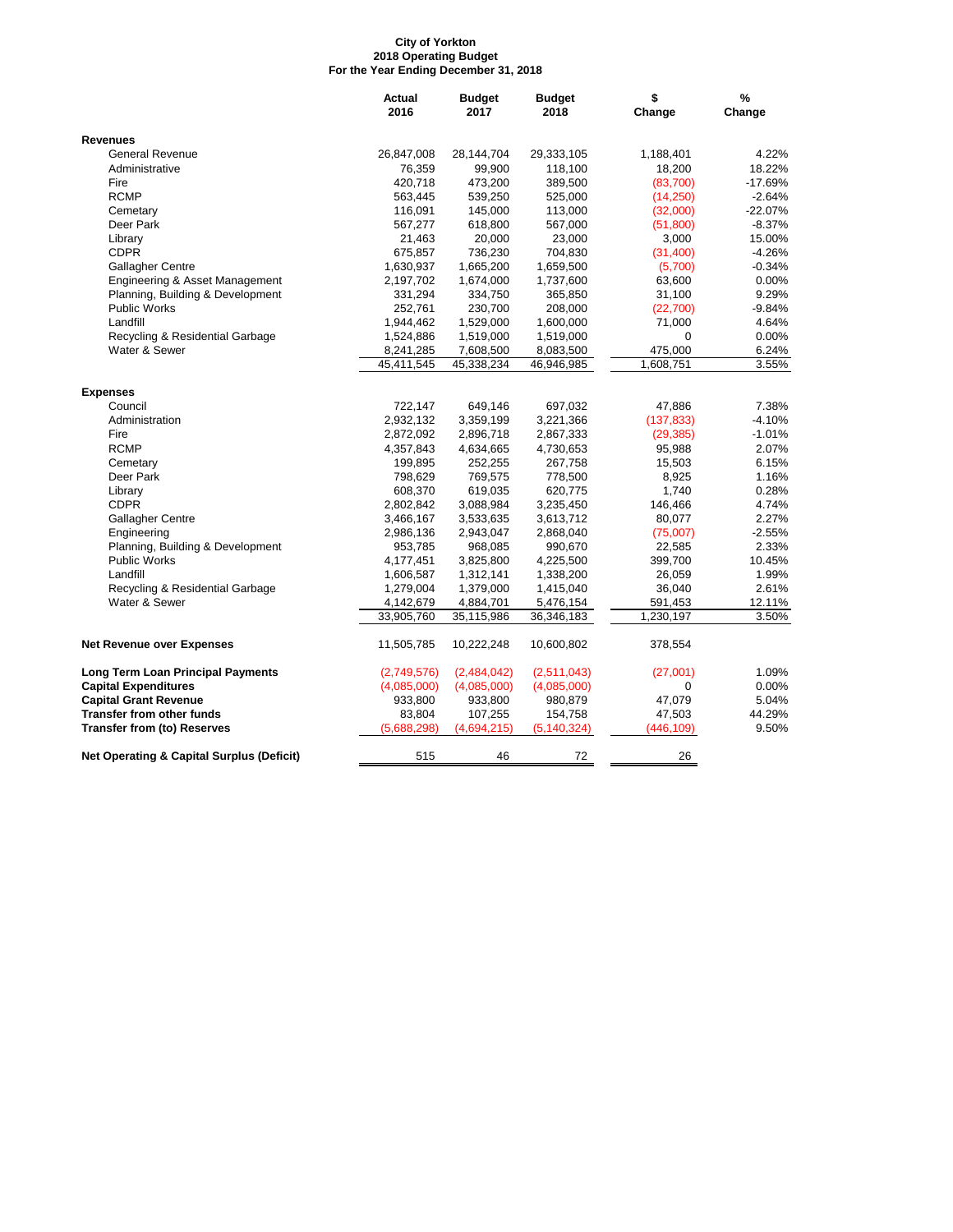#### **For the Year Ending December 31, 2018 City Revenues City of Yorkton**

|                                  | <b>Actual</b><br>2016 | <b>Budget</b><br>2017 | <b>Budget</b><br>2018 | Change    | %<br>Change   |
|----------------------------------|-----------------------|-----------------------|-----------------------|-----------|---------------|
| Revenue                          |                       |                       |                       |           |               |
| Taxes including Grants In Lieu   | 20,308,526            | 22,313,478            | 23,318,320            | 1,004,842 | $4.50\%$ (1)  |
| Tax Losses                       | (769, 185)            | (100,000)             | (100,000)             | 0         |               |
| Interest Income                  | 363,069               | 268,504               | 315.715               | 47.211    | 17.58%        |
| General Land Sales/Other         | 150,543               | 0                     |                       | 0         |               |
| Crown Surcharges                 | 3,372,154             | 2,583,000             | 2,919,000             | 336,000   | 13.01% (2)    |
| <b>Municipal Operating Grant</b> | 3,421,900             | 3,079,722             | 2,880,070             | (199,652) | $-6.48\%$ (3) |
|                                  | 26,847,008            | 28,144,704            | 29,333,105            | 1,188,401 | 4.22%         |

- **(1)** In 2017 the City lost \$24,928,802 in commercial taxable assessment. This loss was mainly for only 5 properties. There was an error in regards to an Industrial property and then the City lost the appeals on 4 hotels. The decision on the hotels is being appealed to SMB, however as of now the assessment has been lost. This loss equates to approximately \$476,000 in taxation revenue. This loss of revenue will be addressed through tax policy discussions for the long term sustainability of taxation revenue. May possibly discuss a special tax on hotel properties.
- **(2)** Through the 2017 budget deliberations Council decided to reduce the 10% surcharge grant to the industrial companies from 100% to 75%. There was discussions regarding bringing this % down each year by 25% till the grant no longer was paid out. For 2018 the grant was reduced to 50%.
- **(3)** Due to the PST revenue being lower in the 2016/2017 year as compared to the 2015/2016 year all revenue sharing payments are lower in 2018 than in 2017.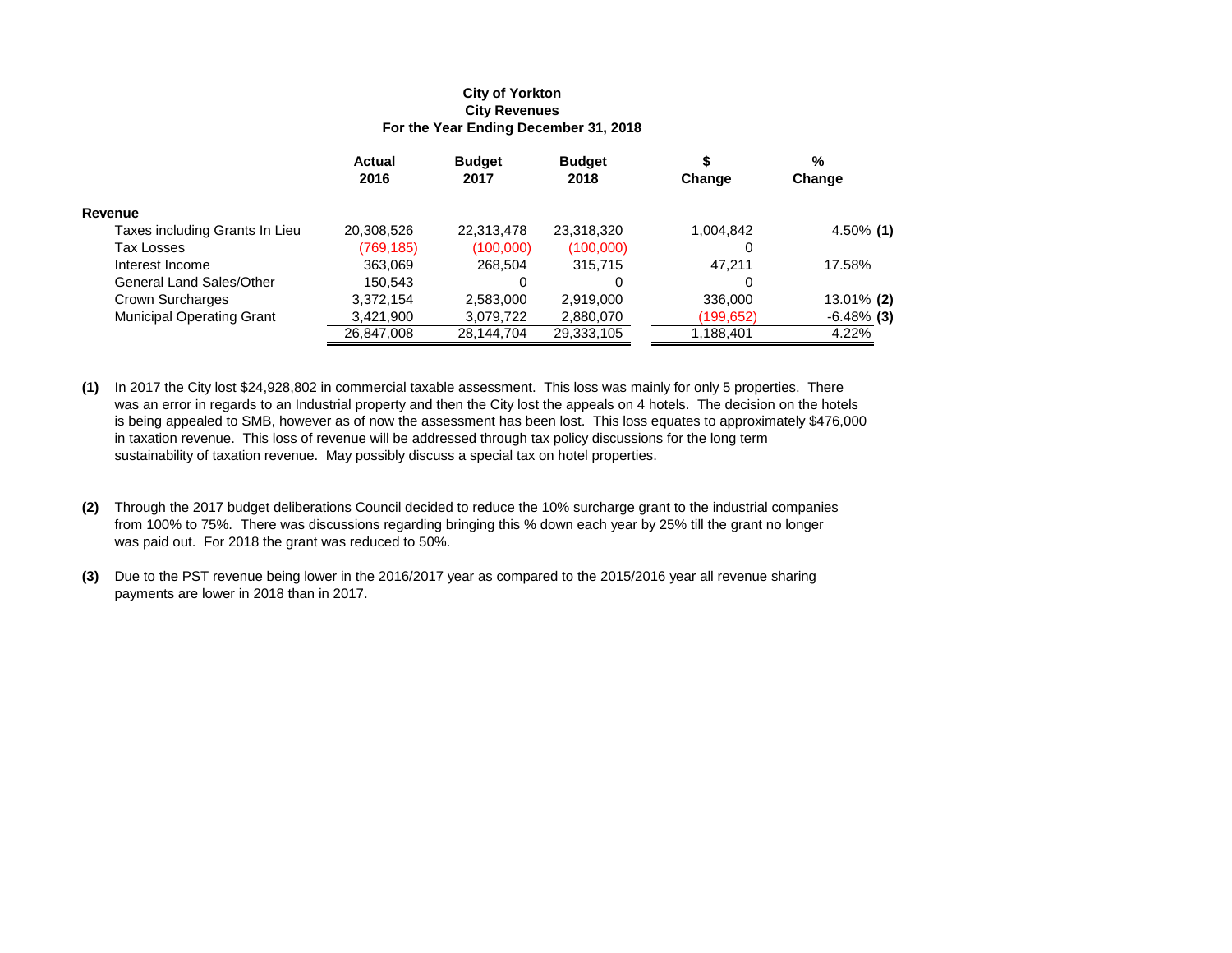#### **For the Year Ending December 31, 2018 Legislative Expenditures City of Yorkton**

|                           | <b>Actual</b><br>2016 | <b>Budget</b><br>2017 | <b>Budget</b><br>2018 | \$<br>Change | %<br>Change    |
|---------------------------|-----------------------|-----------------------|-----------------------|--------------|----------------|
|                           |                       |                       |                       |              |                |
| <b>Expenses</b>           |                       |                       |                       |              |                |
| Council remuneration      | 219,489               | 202.810               | 221,200               | 18,390       | $9.07\%$ (1)   |
| City promotional          | 11,752                | 15,000                | 10,000                | (5,000)      | $-33.33\%$ (2) |
| Office expense            | 79,965                | 63,816                | 65,812                | 1,996        | 3.13%          |
| Election expense          | 14,698                | 3.600                 | 3.600                 | 0            | $0.00\%$       |
| Receptions & recognitions | 6.700                 | 7.000                 | 7.000                 | 0            | $0.00\%$       |
| Grants and donations      | 212,519               | 190,920               | 222,420               | 31,500       | 16.50% (3)     |
| <b>Facility rebates</b>   | 177,024               | 166,000               | 167,000               | 1,000        | 0.60%          |
|                           | 722,147               | 649,146               | 697,032               | 47,886       | 7.38%          |

**(1)** In 2017 the Provincial Government announced that there would be a 3.50% reduction in the cabinet wages. As our Council wages are based on the cabinet wages Council decided to take a 3.50% reduction in their 2017 wages. As the Provincial Government looks to not be reducing wages by 3.50% we have reinstated the Council remuneration to the same rates that were in 2016 before the 3.50% reduction.

- **(2)** Reduce City Promotional Budget by \$3000 and reallocated \$7000 from General Grants budget for 2018, and moved \$10000 to Donations Events to accommodate funding for events such as Fireworks for Canada Day Celebration for 2018 and subquential years.
- **(3)** The increase in the grants is due to the Airport. This is to conform to appropriate accounting procedures.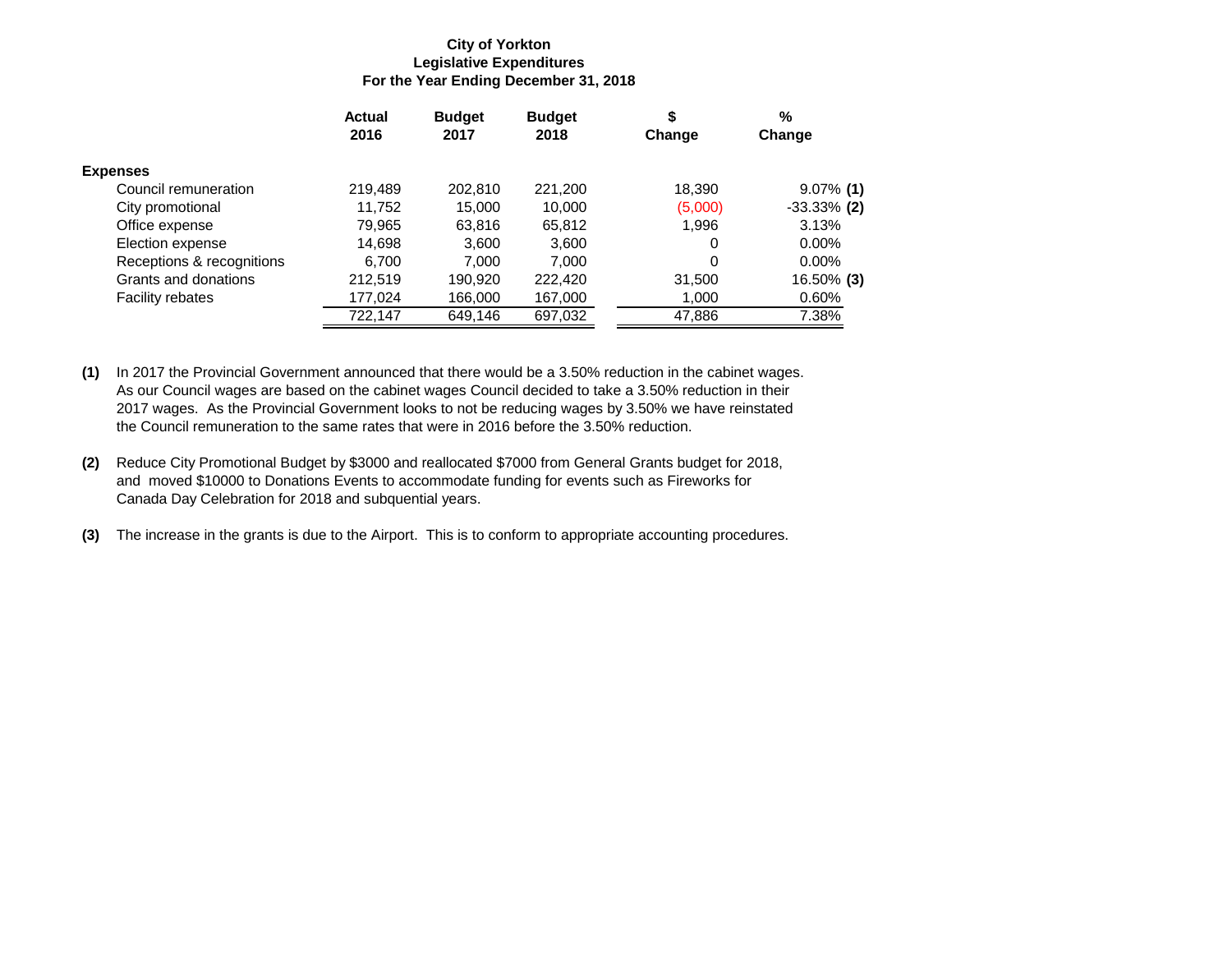#### **For the Year Ending December 31, 2018 Administrative Net Departmental Expenditures City of Yorkton**

|                                        | <b>Actual</b><br>2016 | <b>Budget</b><br>2017 | <b>Budget</b><br>2018 | \$<br>Change | $\frac{0}{0}$<br>Change |
|----------------------------------------|-----------------------|-----------------------|-----------------------|--------------|-------------------------|
| <b>Revenues</b>                        |                       |                       |                       |              |                         |
| Leased Land                            | 29,087                | 29,200                | 31,600                | 2,400        | 8.22%                   |
| <b>Office Services</b>                 | 5,663                 | 6,200                 | 7,500                 | 1,300        | 20.97%                  |
| <b>Bylaw Services</b>                  | 27,847                | 37,500                | 52,000                | 14,500       | 38.67%                  |
| Parking Fees                           | 13,761                | 27,000                | 27,000                | 0            | $0.00\%$                |
|                                        | 76,359                | 99,900                | 118,100               | 18,200       | 18.22%                  |
| <b>Expenses</b>                        |                       |                       |                       |              |                         |
| City Manager/City Clerk                | 567,657               | 569,295               | 581,273               | 11,978       | 2.10%                   |
| Human Resources                        | 430,223               | 457,604               | 411,959               | (45, 645)    | $-9.97%$                |
| Finance/Information Technology/Payroll | 999,471               | 1,064,435             | 1,084,234             | 19,799       | 1.86%                   |
| <b>City Administration</b>             | 688,332               | 971,000               | 838,000               | (133,000)    | $-13.70\%$ (1)          |
| <b>City Owned Property</b>             | 2.139                 | 2,000                 | 4.000                 | 2,000        | 100.00%                 |
| Bylaw                                  | 241,015               | 283,341               | 274,900               | (8, 441)     | $-2.98%$                |
| Parking                                | 3,295                 | 11,524                | 27,000                | 15,476       | 134.29%                 |
|                                        | 2,932,132             | 3,359,199             | 3,221,366             | (137, 833)   | $-4.10%$                |
| <b>Net Expenses over Revenue</b>       | 2,855,773             | 3,259,299             | 3,103,266             | (156, 033)   | $-4.79%$                |

**(1)** In 2017 the Provincial Government increased the PST by 1%. Instead of adding the extra 1% to the individual budget lines an estimate of the total expense required was added to one line in the Administration budget. This line does not exist for 2018 and going forward as the budget in now in the individual department budgets.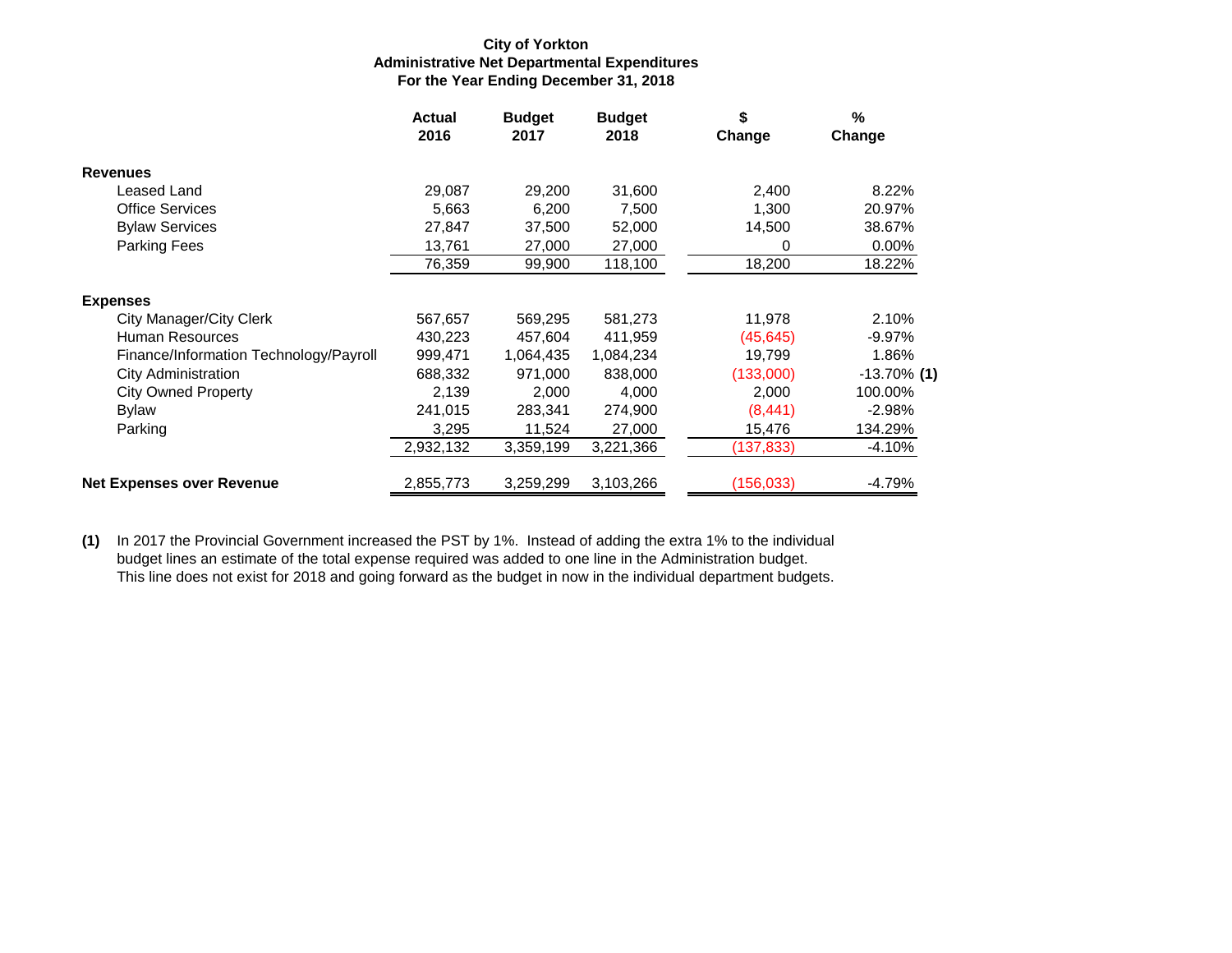#### **For the Year Ending December 31, 2018 Fire Protective Services Net Departmental Expenditures City of Yorkton**

|                                  | <b>Actual</b><br>2016 | <b>Budget</b><br>2017 | <b>Budget</b><br>2018 | \$<br>Change | %<br>Change    |
|----------------------------------|-----------------------|-----------------------|-----------------------|--------------|----------------|
| <b>Revenues</b>                  |                       |                       |                       |              |                |
| <b>Fire Service Fees</b>         | 74,930                | 43,200                | 55,500                | 12,300       | 28.47%         |
| <b>Fire Service Agreements</b>   | 345,788               | 430,000               | 334,000               | (96,000)     | $-22.33\%$ (1) |
|                                  | 420,718               | 473,200               | 389,500               | (83,700)     | $-17.69%$      |
| <b>Expenses</b>                  |                       |                       |                       |              |                |
| Administration                   | 586.204               | 522.928               | 454,428               | (68, 500)    | $-13.10%$      |
| Prevention & Education           | 12,248                | 20,300                | 20,300                | 0            | $0.00\%$       |
| Operations & Suppression         | 1,917,328             | 1,922,845             | 1,964,300             | 41,455       | $2.16\%$ (2)   |
| Training                         | 17.719                | 49.500                | 49.500                | 0            | $0.00\%$       |
| Equipment                        | 242.764               | 279,820               | 279,820               | 0            | $0.00\%$       |
| <b>Hall Maintenance</b>          | 89.077                | 85,690                | 83,350                | (2,340)      | $-2.73%$       |
| <b>Emergency Measures</b>        | 6,752                 | 15,635                | 15,635                | O            | $0.00\%$       |
|                                  | 2,872,092             | 2,896,718             | 2,867,333             | (29, 385)    | $-1.01%$       |
| <b>Net Expenses over Revenue</b> | 2,451,374             | 2,423,518             | 2,477,833             | 54,315       | 2.24%          |

**(1)** At the September 18, 2017 Council meeting a report was presented to Council regarding the RM Fire Agreeements and the amounts that the RM's pay to the City of Yorkton for fire services within a 5 mile radius of the City. The payments in 2017 significantly increased and Council decided to reduce the payments for the 2018 year.

**(2)** Budget includes a reasonable % increase for 2016, 2017 & 2018.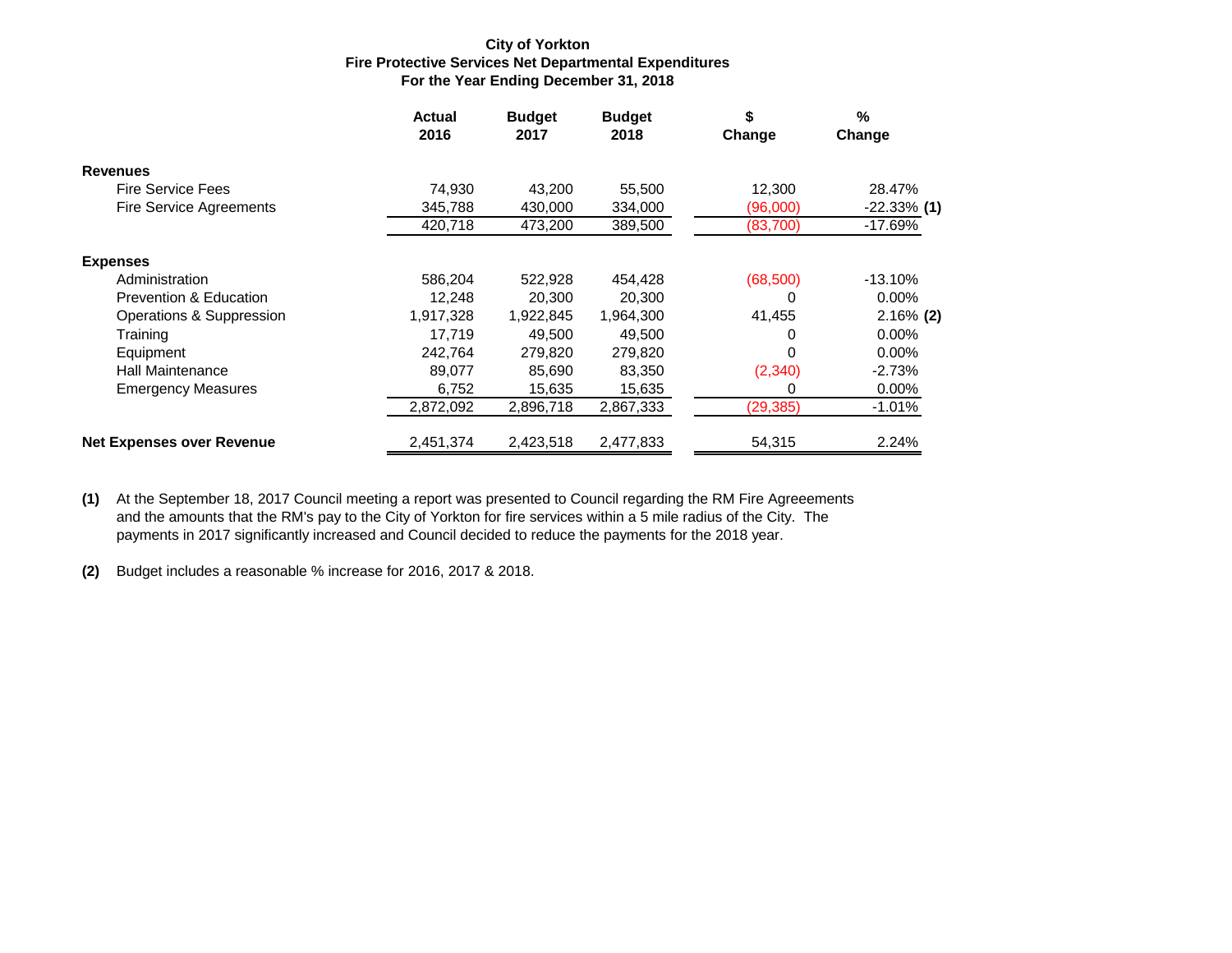#### **For the Year Ending December 31, 2018 RCMP Protective Services Net Departmental Expenditures City of Yorkton**

|                                      | <b>Actual</b><br>2016 | <b>Budget</b><br>2017 | <b>Budget</b><br>2018 | \$<br>Change | %<br>Change  |
|--------------------------------------|-----------------------|-----------------------|-----------------------|--------------|--------------|
| <b>Revenues</b>                      |                       |                       |                       |              |              |
| Court fines & criminal record checks | 233.445               | 209.250               | 195.000               | (14,250)     | $-6.81%$     |
| <b>Provincial Government funding</b> | 330,000               | 330,000               | 330,000               |              | $0.00\%$     |
|                                      | 563,445               | 539,250               | 525,000               | (14,250)     | $-2.64%$     |
| <b>Expenses</b>                      |                       |                       |                       |              |              |
| Administration                       | 588.467               | 760.165               | 780.653               | 20.488       | 2.70%        |
| <b>Federal Contract</b>              | 3,769,376             | 3,874,500             | 3.950.000             | 75.500       | $1.95\%$ (1) |
|                                      | 4,357,843             | 4,634,665             | 4,730,653             | 95,988       | 2.07%        |
| <b>Net Expenses over Revenue</b>     | 3,794,398             | 4,095,415             | 4,205,653             | 110,238      | 2.69%        |

**(1)** 2017's budget was prepared using \$143,500 per member for 27 members. The actuals for the 2016/2017 police year amounted closer to \$150,000 per member, therefore budget was increased to \$150,000 per member for 27 members. This was an increase of \$175,500 or 4.53%. Historically the RCMP members have not been at full compliment therefore we feel the \$175,500 is too much to add in one year therefore \$100,000 was removed.

#### **RCMP Submitted the following increases to staffing for consideration:**

#### **1. Increase of Policing Budget by \$720,000.**

- (a.) Increase in Municipal Admistrative staffing from 8.25 FTE's to 9.00 FTE's (\$40K)
- (b.) Increase in General Investigation Section (GIS) from 2 Regular Members to 4 Regular Members (\$340K)
- (c.) Creation of 2 Regular Members as full time Community/School Resource Officers (\$340K)

#### **2. Increase of Policing Budget by \$380,000 for 2018, \$340,000 for 2019.**

- (a.) Increase in Municipal Admistrative staffing from 8.25 FTE's to 9.00 FTE's (\$40K) in 2018
- (b.) Increase in General Investigation Section (GIS) from 2 Regular Members to 4 Regular Members (\$340K) in 2018
- (c.) Creation of 2 Regular Members as full time Community/School Resource Officers (\$340K) in 2019

#### **3. Increase to Policing Budget by \$40,000.**

(a.) Increase in Municipal Admistrative staffing from 8.25 FTE's to 9.00 FTE's (\$40K) in 2018

#### **4. Maintain Current Policing Budget.**

**We have implemented option 4 in this budget document.**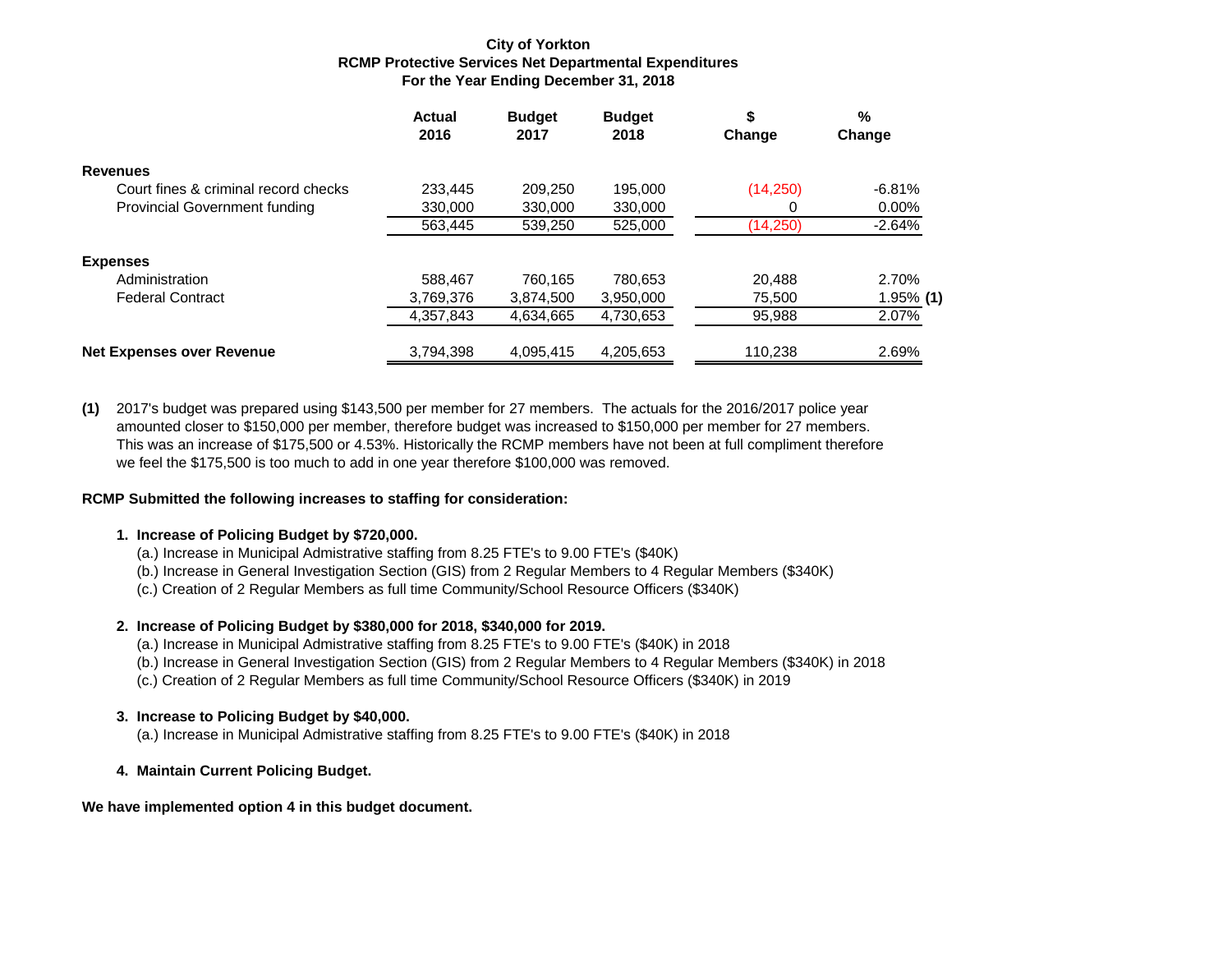#### **For the Year Ending December 31, 2018 Cemetery Net Departmental Expenditures City of Yorkton**

|                                                  | <b>Actual</b><br>2016 | <b>Budget</b><br>2017 | <b>Budget</b><br>2018 | \$<br>Change | %<br>Change |
|--------------------------------------------------|-----------------------|-----------------------|-----------------------|--------------|-------------|
| <b>Revenues</b>                                  |                       |                       |                       |              |             |
| Sales, permits & fees                            | 116.091               | 145.000               | 113,000               | (32,000)     | $-22.07%$   |
|                                                  | 116,091               | 145,000               | 113,000               | (32,000)     | $-22.07%$   |
| <b>Expenses</b>                                  |                       |                       |                       |              |             |
| Administration & Maintenance                     | 199,895               | 252,255               | 267,758               | 15,503       | 6.15%       |
|                                                  | 199,895               | 252,255               | 267,758               | 15,503       | 6.15%       |
| <b>Net Expenses over Revenue</b>                 | 83.804                | 107.255               | 154,758               | 47,503       | 44.29%      |
| <b>Transfer from Perpetual Care Fund Reserve</b> | (83, 804)             | (107, 255)            | (154, 758)            | (47, 503)    | 44.29%      |
|                                                  | (0)                   | $\Omega$              | 0                     | 0            | $0.00\%$    |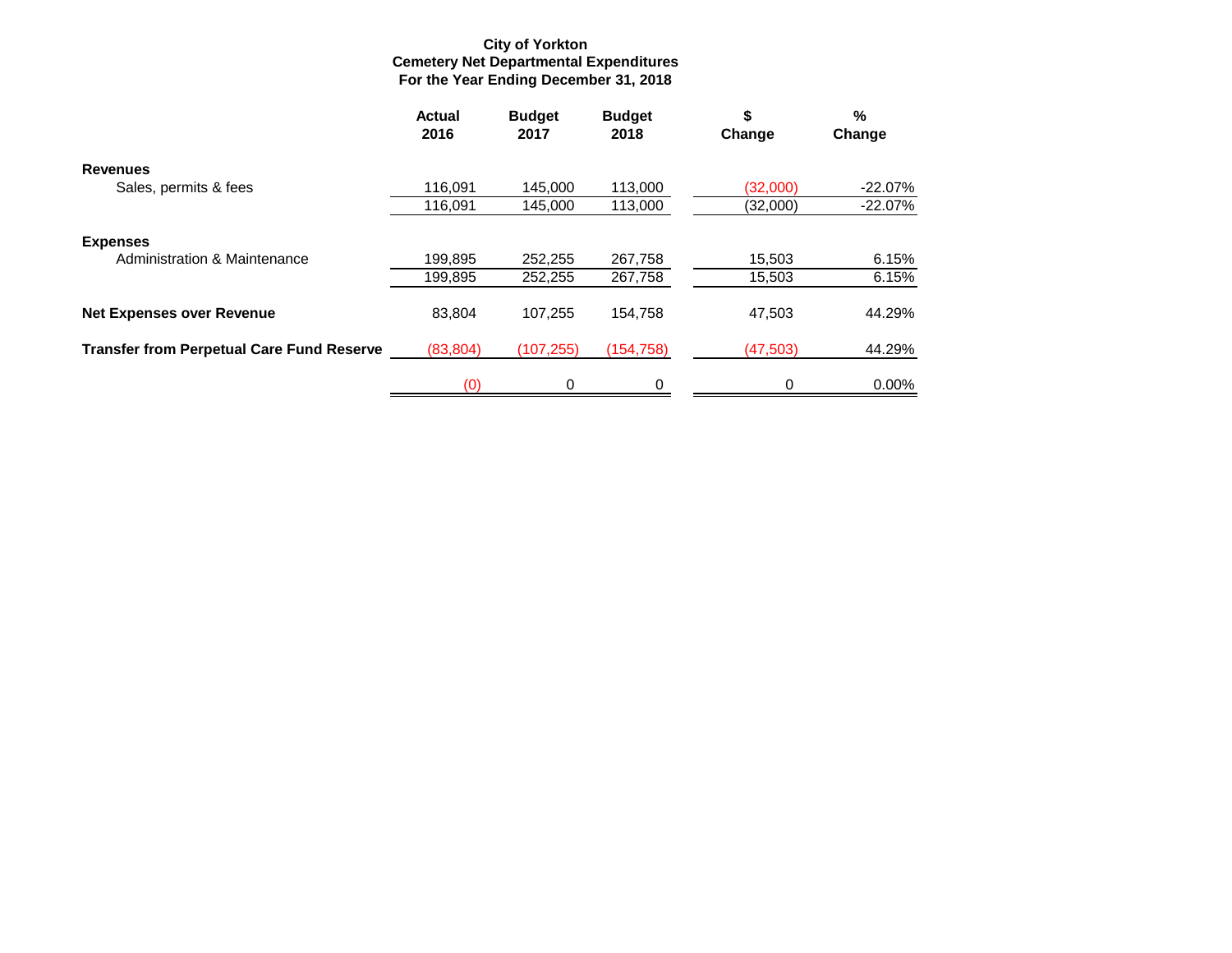#### **For the Year Ending December 31, 2018 Deer Park Net Departmental Expenditures City of Yorkton**

|                                   | <b>Actual</b><br>2016 | <b>Budget</b><br>2017 | <b>Budget</b><br>2018 | \$<br>Change | $\%$<br>Change  |
|-----------------------------------|-----------------------|-----------------------|-----------------------|--------------|-----------------|
| <b>Revenues</b>                   |                       |                       |                       |              |                 |
| Fees, season passes & tournaments | 456,391               | 513,000               | 454,000               | (59,000)     | $-11.50\%$      |
| Concession commission             | 5,006                 | 2,800                 | 10,000                | 7,200        | 257.14%         |
| Fleet equipment rental recovery   | 105,880               | 103,000               | 103,000               | 0            | 0.00%           |
|                                   | 567,277               | 618,800               | 567,000               | (51, 800)    | -8.37%          |
| <b>Expenses</b>                   |                       |                       |                       |              |                 |
| Administration                    | 85,243                | 142,375               | 92,500                | (49,875)     | $-35.03%$       |
| Golf Course                       | 564,187               | 463,700               | 522,000               | 58,300       | 12.57%          |
| Clubhouse                         | 46,200                | 60,500                | 61,000                | 500          | 0.83%           |
| Fleet equipment                   | 103,000               | 103,000               | 103,000               | 0            | 0.00%           |
|                                   | 798,629               | 769,575               | 778,500               | 8,925        | 1.16%           |
| <b>Net Expenses over Revenue</b>  | 231,352               | 150,775               | 211,500               | 60,725       | 40.28%          |
| <b>Transfer to Reserves</b>       | 24,827                | 50,000                | 0                     | (50,000)     | $-100.00\%$ (1) |
|                                   | 256,179               | 200,775               | 211,500               | 10,725       | 5.34%           |

**(1)** As the revenues at Deer Park are steadily decreasing we have chosen to delete the annual \$50,000 transfer to reserve for the fleet equipment replacement.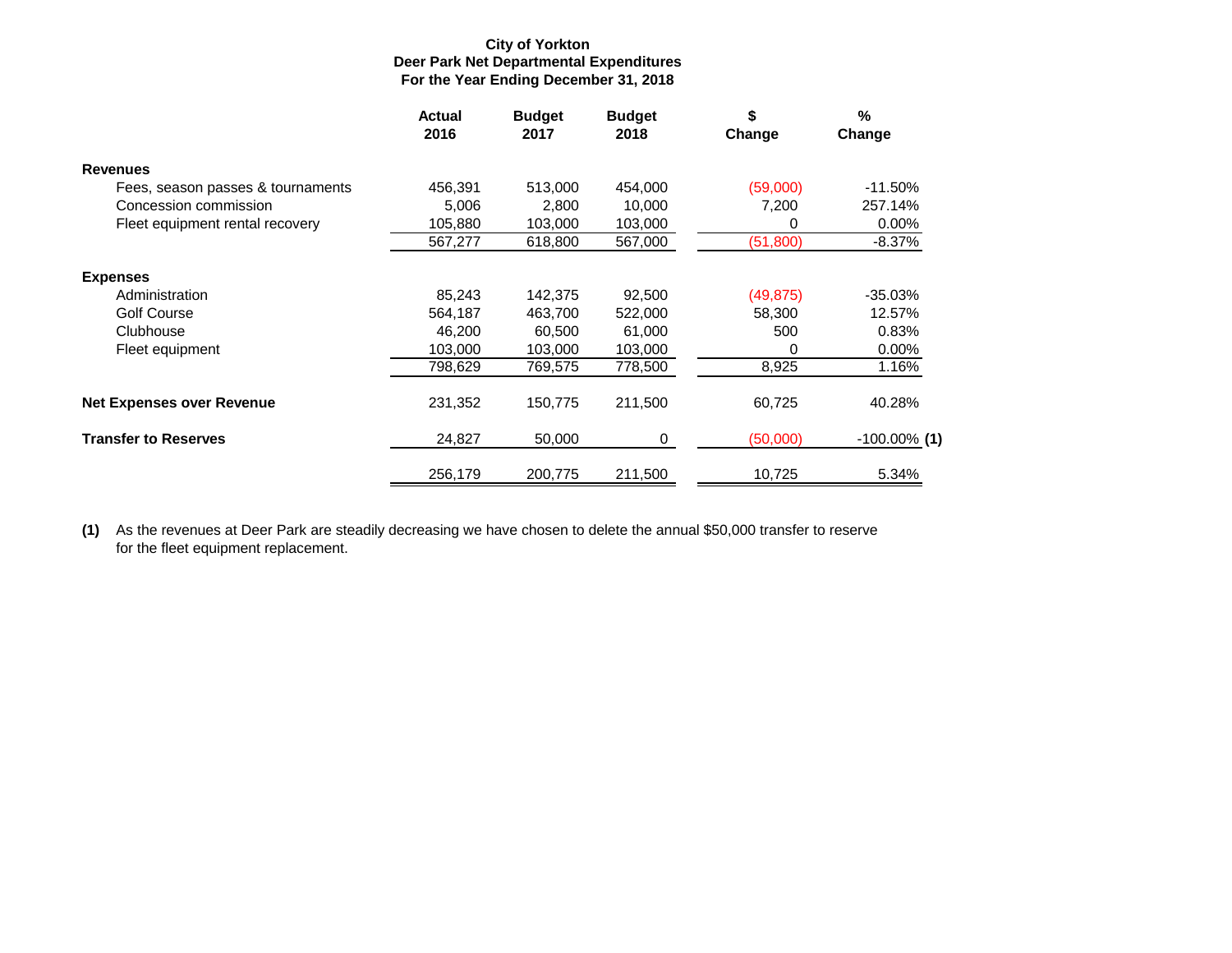#### **For the Year Ending December 31, 2018 Library Net Departmental Expenditures City of Yorkton**

|                                  | <b>Actual</b><br>2016 | <b>Budget</b><br>2017 | <b>Budget</b><br>2018 | \$<br>Change | %<br>Change  |
|----------------------------------|-----------------------|-----------------------|-----------------------|--------------|--------------|
| <b>Revenues</b>                  |                       |                       |                       |              |              |
| Rental income                    | 5,373                 | 5.000                 | 8.000                 | 3.000        | 37.50%       |
| Fees and other revenue           | 16,090                | 15,000                | 15,000                | 0            | 0.00%        |
|                                  | 21,463                | 20,000                | 23,000                | 3,000        | 15.00%       |
| <b>Expenses</b>                  |                       |                       |                       |              |              |
| Building maintenance             | 176.181               | 171.725               | 171.575               | (150)        | $-0.09%$     |
| <b>Operations</b>                | 65.983                | 64.200                | 64.200                | 0            | $0.00\%$     |
| Regional levy requistion         | 366,206               | 383,110               | 385,000               | 1,890        | $0.49\%$ (1) |
|                                  | 608,370               | 619,035               | 620,775               | 1,740        | 0.28%        |
| <b>Net Expenses over Revenue</b> | 586,907               | 599.035               | 597,775               | (1,260)      | $-0.21%$     |

**(1)** In 2017 the City of Yorkton contributed \$378,406.35 to Parkland Regional Library (PRL) which included \$313,100.00 in directly billed Salary costs for City of Yorkton Public Library Staff leaving a balance of **\$65,306.35** – which represents the 'The True Levy**'** paid to PRL.

The City of Yorkton will continue to be responsible for paying the directly billed Salary costs.

The 2017 City of Yorkton True Levy of \$65,306.35 equates to 35.9% of the total PRL levy billed to all 146 member municipalities. The Public Libraries Act 1996 and accompanying Public Libraries Regulations 1996 identify that no one municipality shall be requisitioned for more than 25% of the total regional library system requisition. Therefore Council has the authority to cap the PRL Levy at \$65,306.35 until such time that this amount represent 25% of the total Levy.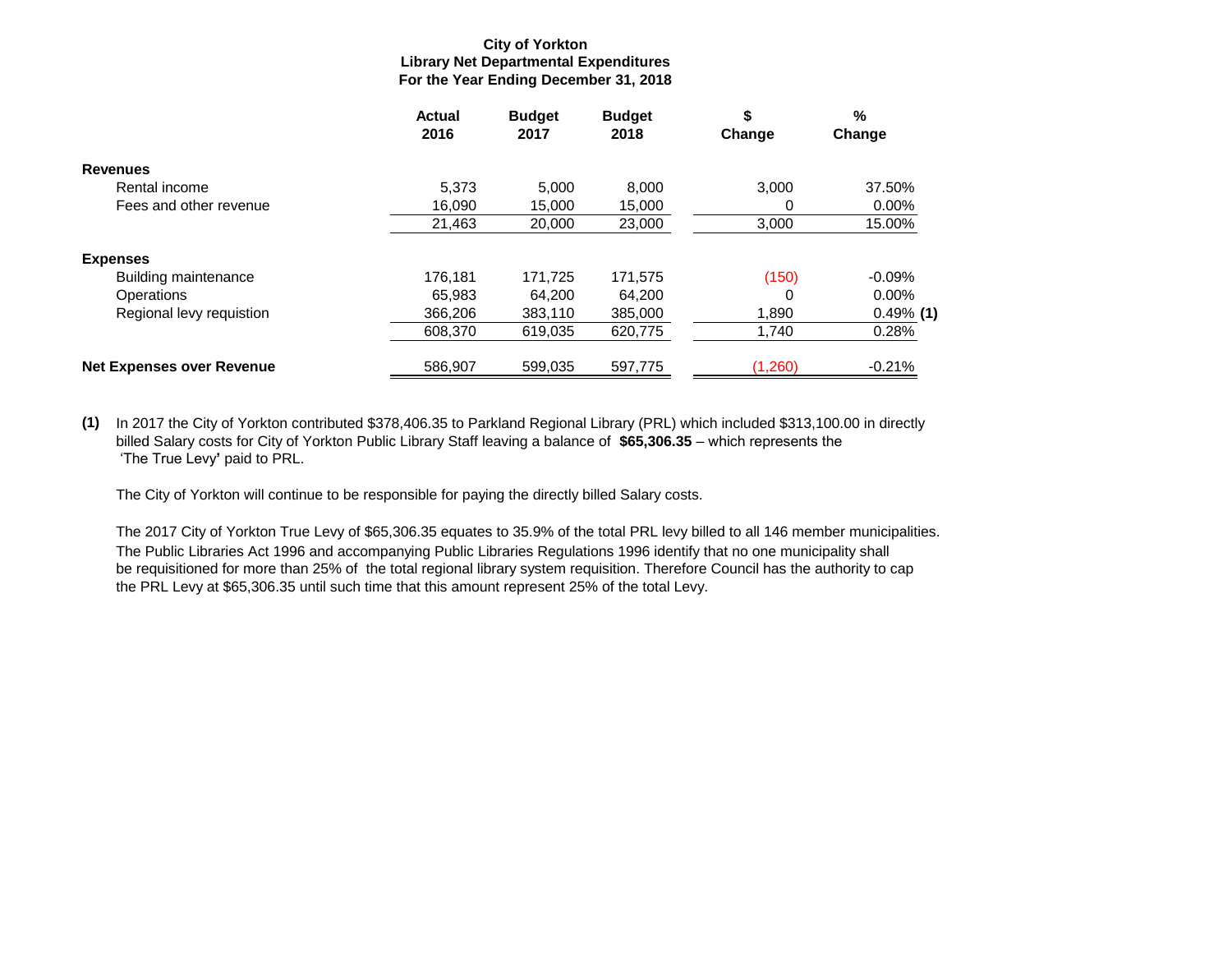#### **For the Year Ending December 31, 2018 CDPR Admin & Programing Net Departmental Expenditures City of Yorkton**

|                                  | <b>Actual</b><br>2016 | <b>Budget</b><br>2017 | <b>Budget</b><br>2018 | \$<br>Change | $\%$<br>Change |
|----------------------------------|-----------------------|-----------------------|-----------------------|--------------|----------------|
| <b>Revenues</b>                  |                       |                       |                       |              |                |
| Fees                             | 35,117                | 37,000                | 32,500                | (4,500)      | $-12.16%$      |
| Transit                          | 62,427                | 95,000                | 93,000                | (2,000)      | 0.00%          |
| Grant revenue                    | 190,845               | 185,130               | 179,630               | (5,500)      | $-2.97\%$      |
|                                  | 288,389               | 317,130               | 305,130               | (12,000)     | $-3.78%$       |
| <b>Expenses</b>                  |                       |                       |                       |              |                |
| Administration                   | 209,726               | 230,720               | 332,000               | 101,280      | 43.90% (1)     |
| Heritage                         | 32,661                | 23,220                | 23,355                | 135          | 0.58%          |
| <b>Transit Contract</b>          | 176,091               | 384,664               | 388,000               | 3,336        | 0.87%          |
| <b>Bus Shelters Maintenance</b>  | 1,437                 | 10.000                | 10,000                | 0            | $0.00\%$       |
| Programming                      | 330,165               | 356,730               | 361,430               | 4,700        | 1.32%          |
|                                  | 750,080               | 1,005,334             | 1,114,785             | 109,451      | 10.89%         |
| <b>Net Expenses over Revenue</b> | 461,691               | 688,204               | 809,655               | 121,451      | 17.65%         |
| <b>Transfer to Reserves</b>      | 10,000                | 15,000                | 15,000                | 0            | 0.00%          |
|                                  | 471,691               | 703,204               | 824,655               | 121,451      | 17.27%         |

**(1)** Building Systems & Maintenance Manager was moved from facilities to CDPR, therefore his total compensation costs of \$90,800 is included here in 2018 where as it was in Facilities under Engineering.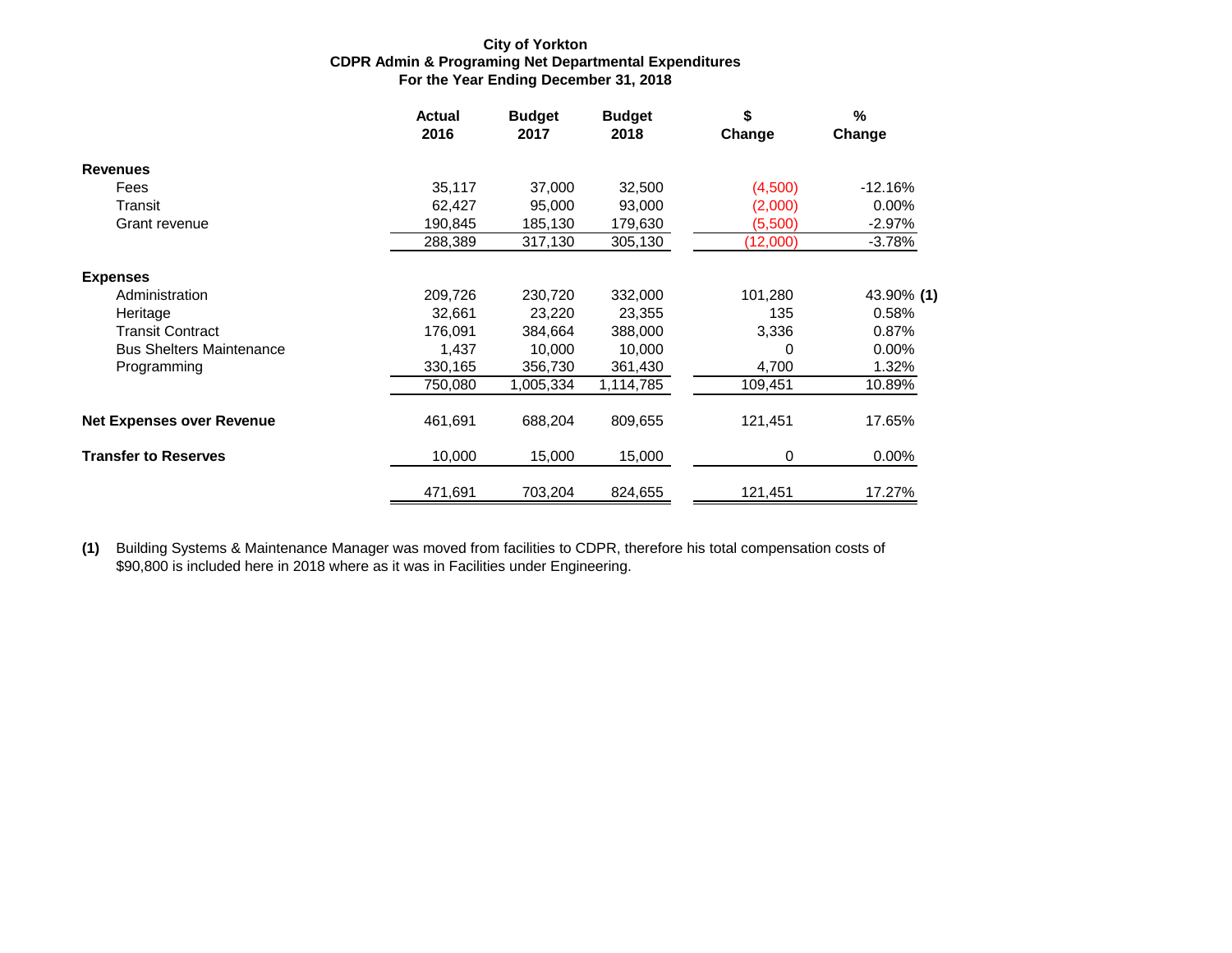#### **For the Year Ending December 31, 2018 CDPR Facilities Net Departmental Expenditures City of Yorkton**

|                                  | <b>Actual</b><br>2016 | <b>Budget</b><br>2017 | <b>Budget</b><br>2018 | \$<br>Change | %<br>Change |
|----------------------------------|-----------------------|-----------------------|-----------------------|--------------|-------------|
| <b>Revenues</b>                  |                       |                       |                       |              |             |
| Godfrey Dean                     | 34,792                | 42,000                | 40.400                | (1,600)      | $-3.81\%$   |
| Kinsmen Arena                    | 203,771               | 223,500               | 224,500               | 1,000        | 0.45%       |
| Gloria Hayden                    | 46,991                | 53,000                | 45,000                | (8,000)      | $-15.09%$   |
| Tourism                          | 17,945                | 19,600                | 19,800                | 200          | 1.02%       |
|                                  | 303,500               | 338,100               | 329,700               | (8,400)      | $-2.48%$    |
| <b>Expenses</b>                  |                       |                       |                       |              |             |
| Godfrey Dean                     | 71,638                | 79.400                | 79.400                | 0            | $0.00\%$    |
| Kinsmen Arena                    | 298,822               | 300,158               | 304.080               | 3,922        | 1.31%       |
| Gloria Hayden                    | 103,261               | 110,700               | 113,600               | 2,900        | 2.62%       |
| Tourism                          | 48.415                | 60,200                | 55,500                | (4,700)      | $-7.81%$    |
|                                  | 522,135               | 550,458               | 552,580               | 2,122        | 0.39%       |
| <b>Net Expenses over Revenue</b> | 218,635               | 212,358               | 222,880               | 10,522       | 4.95%       |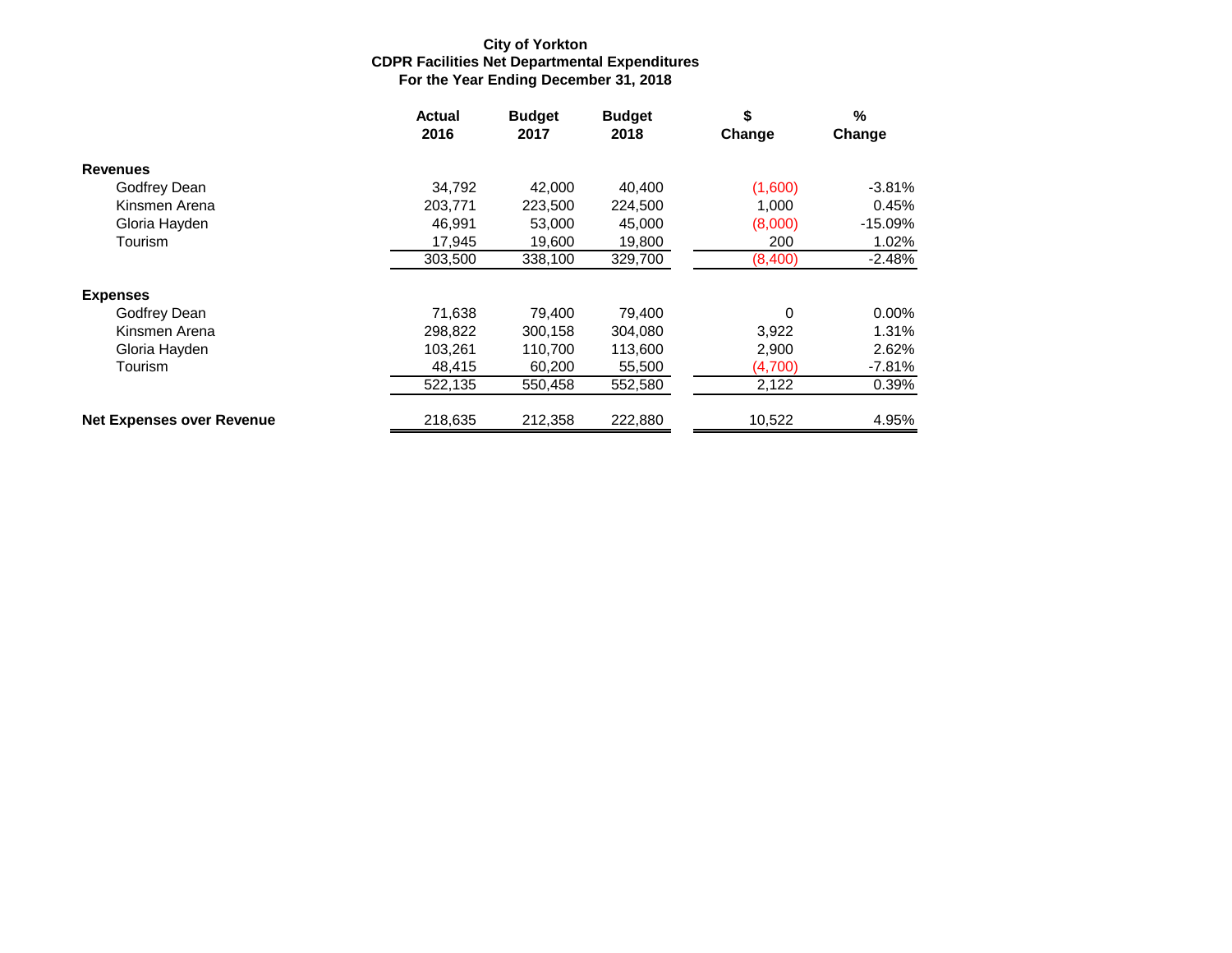#### **For the Year Ending December 31, 2018 CDPR Parks Net Departmental Expenditures City of Yorkton**

|                                  | Actual<br>2016 | <b>Budget</b><br>2017 | <b>Budget</b><br>2018 | \$<br>Change | $\frac{9}{6}$<br>Change |
|----------------------------------|----------------|-----------------------|-----------------------|--------------|-------------------------|
| <b>Revenues</b>                  |                |                       |                       |              |                         |
| Parks/Ball Diamonds              | 66,341         | 75,000                | 63,000                | (12,000)     | $-16.00\%$              |
| Other outdoor                    | 17,627         | 6,000                 | 7,000                 | 1,000        | 16.67%                  |
|                                  | 83,969         | 81,000                | 70,000                | (11,000)     | $-13.58%$               |
| <b>Expenses</b>                  |                |                       |                       |              |                         |
| Administration                   | 414,594        | 390,500               | 402,200               | 11,700       | 3.00%                   |
| Parks maintenance                | 198,241        | 176,215               | 178,100               | 1,885        | 1.07%                   |
| Grass cutting                    | 265,441        | 277,350               | 281,735               | 4,385        | 1.58%                   |
| Forestry                         | 242,744        | 248,071               | 265,840               | 17,769       | 7.16%                   |
| Soccer fields                    | 81,282         | 33,150                | 33,350                | 200          | 0.60%                   |
| Horticultural                    | 96,450         | 116,138               | 124,730               | 8,592        | 7.40%                   |
| Pest control                     | 24,081         | 37,052                | 39,010                | 1,958        | 5.28%                   |
| <b>Ball diamonds</b>             | 119,036        | 118,084               | 121,590               | 3,506        | 2.97%                   |
| <b>Outdoor facilities</b>        | 88,760         | 136,632               | 121,530               | (15, 102)    | $-11.05%$               |
|                                  | 1,530,628      | 1,533,192             | 1,568,085             | 34,893       | 2.28%                   |
| <b>Net Expenses over Revenue</b> | 1,446,659      | 1,452,192             | 1,498,085             | 45,893       | 3.16%                   |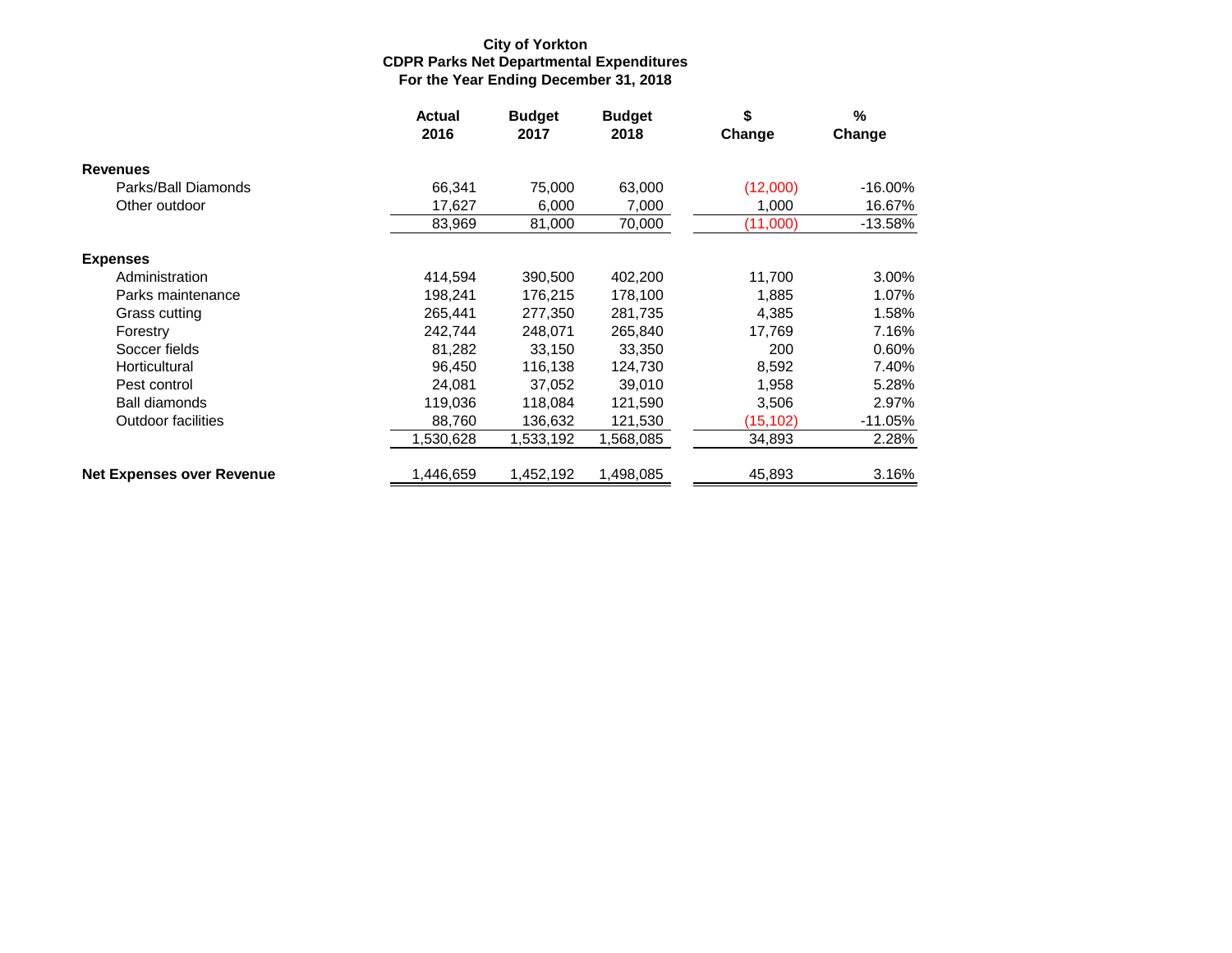#### **For the Year Ending December 31, 2018 CDPR Gallagher Centre Net Departmental Expenditures City of Yorkton**

|                                    | <b>Actual</b><br>2016 | <b>Budget</b> | <b>Budget</b> | \$       | %        |
|------------------------------------|-----------------------|---------------|---------------|----------|----------|
|                                    |                       | 2017          | 2018          | Change   | Change   |
| <b>Revenues</b>                    |                       |               |               |          |          |
| General fees & commissions         | 141,604               | 111,000       | 109,000       | (2,000)  | $-1.80%$ |
| Agri-Pavillion                     | 29,680                | 30,000        | 30,000        | 0        | 0.00%    |
| Ice rentals                        | 322,639               | 313,000       | 306,000       | (7,000)  | $-2.24%$ |
| Room rentals                       | 251,469               | 267,000       | 272,500       | 5,500    | 2.06%    |
| Convention centre                  | 95,002                | 109,000       | 104,000       | (5,000)  | $-4.59%$ |
| Curling rink                       | 39,137                | 39,200        | 41,000        | 1,800    | 4.59%    |
| Flexi-Hall                         | 122,851               | 133,500       | 130,500       | (3,000)  | $-2.25%$ |
| Grounds & parking lot              | 36,038                | 37,000        | 40,000        | 3,000    | 8.11%    |
| Waterpark                          | 592,517               | 625,500       | 626,500       | 1,000    | 0.16%    |
|                                    | 1,630,937             | 1,665,200     | 1,659,500     | (5,700)  | $-0.34%$ |
| <b>Expenses</b>                    |                       |               |               |          |          |
| Administration                     | 471,780               | 371,450       | 394,700       | 23,250   | 6.26%    |
| Agri-Pavillion                     | 62,904                | 48,000        | 48,000        | 0        | 0.00%    |
| Arena                              | 321,254               | 495,352       | 493,450       | (1,902)  | $-0.38%$ |
| <b>Building maintenance</b>        | 1,062,053             | 1,039,358     | 1,017,312     | (22,046) | $-2.12%$ |
| Convention centre                  | 157,574               | 231,555       | 245,800       | 14,245   | 6.15%    |
| Curling rink                       | 20,506                | 9,500         | 17,500        | 8,000    | 84.21%   |
| Flexi-Hall                         | 42,582                | 9,362         | 9,000         | (362)    | $-3.87%$ |
| Grounds & parking lot              | 106,656               | 45,241        | 45,500        | 259      | 0.57%    |
| Waterpark                          | 1,220,858             | 1,283,817     | 1,342,450     | 58,633   | 4.57%    |
|                                    | 3,466,167             | 3,533,635     | 3,613,712     | 80,077   | 2.27%    |
| <b>Net Expenses over Revenue</b>   | 1,835,230             | 1,868,435     | 1,954,212     | 85,777   | 4.59%    |
| <b>Transfer (from) to Reserves</b> | 32,000                | 32,000        | 35,000        | 3,000    | 9.38%    |
|                                    | 1,867,230             | 1,900,435     | 1,989,212     | 88,777   | 4.67%    |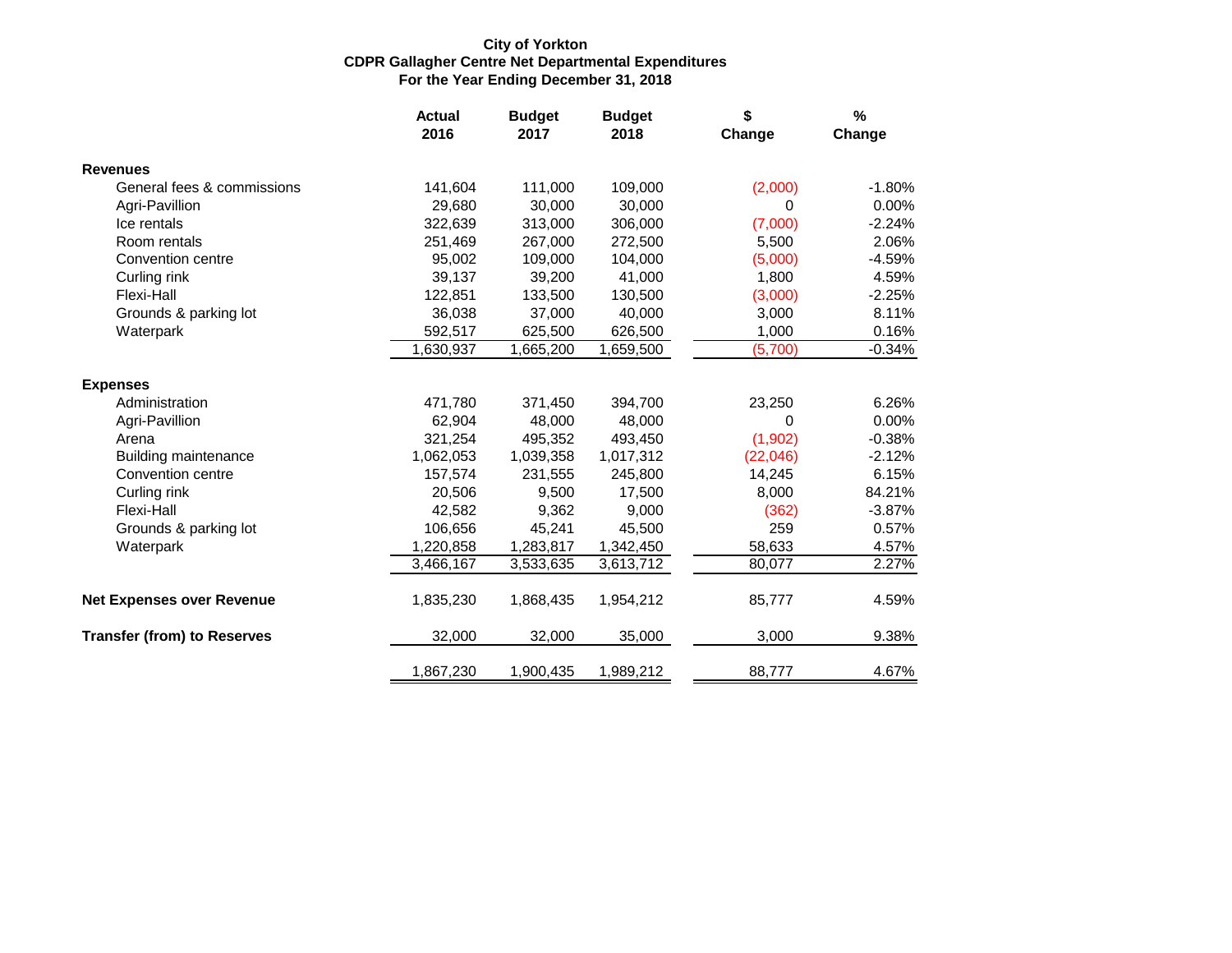#### **For the Year Ending December 31, 2018 Engineering & Asset Management Net Departmental Expenditures City of Yorkton**

|                                  | <b>Actual</b><br>2016 | <b>Budget</b><br>2017 | <b>Budget</b><br>2018 | \$<br>Change | $\%$<br>Change |
|----------------------------------|-----------------------|-----------------------|-----------------------|--------------|----------------|
| <b>Revenues</b>                  |                       |                       |                       |              |                |
| <b>Fleet Operations</b>          | 1,826,287             | 1,300,000             | 1,350,000             | 50,000       | 3.85%          |
| <b>City Hall Rental</b>          | 371,415               | 374,000               | 387,600               | 13,600       | 3.64%          |
|                                  | 2,197,702             | 1,674,000             | 1,737,600             | 63,600       | 3.80%          |
| <b>Expenses</b>                  |                       |                       |                       |              |                |
| Engineering                      | 632,939               | 647,319               | 727,617               | 80,298       | 12.40% (1)     |
| <b>Street Lighting</b>           | 566,119               | 522,069               | 532,069               | 10,000       | 1.92% (2)      |
| <b>Special Events</b>            | 46,805                | 2,924                 | 2,924                 | 0            | 0.00%          |
| <b>Traffic Control</b>           | 0                     | 79,758                | 79,758                | 0            | $0.00\%$       |
| <b>Fleet Operations</b>          | 855,075               | 912,121               | 840,540               | (71, 581)    | -7.85%         |
| Workshop                         | $\Omega$              | 74,300                | 79,300                | 5,000        | 6.73%          |
| <b>Facilities</b>                | 885,199               | 704,556               | 605,832               | (98, 724)    | $-14.01%$      |
|                                  | 2,986,136             | 2,943,047             | 2,868,040             | (75,007)     | $-2.55%$       |
| <b>Net Expenses over Revenue</b> | 788,434               | 1,269,047             | 1,130,440             | (138, 607)   | $-10.92%$      |
| <b>Transfer to Reserves</b>      | 873,879               | 387,879               | 509,460               | 121,581      | 31.35%         |
|                                  | 1,662,313             | 1,656,926             | 1,639,900             | (17,026)     | $-1.03%$       |

**(1)** New Capital Projects Manager position is included here. 50% of the position is budgeted for in Engineering operations and the other 50% is budgeted for in Capital.

**(2)** An additional 35 lights were added to Dracup for 2018.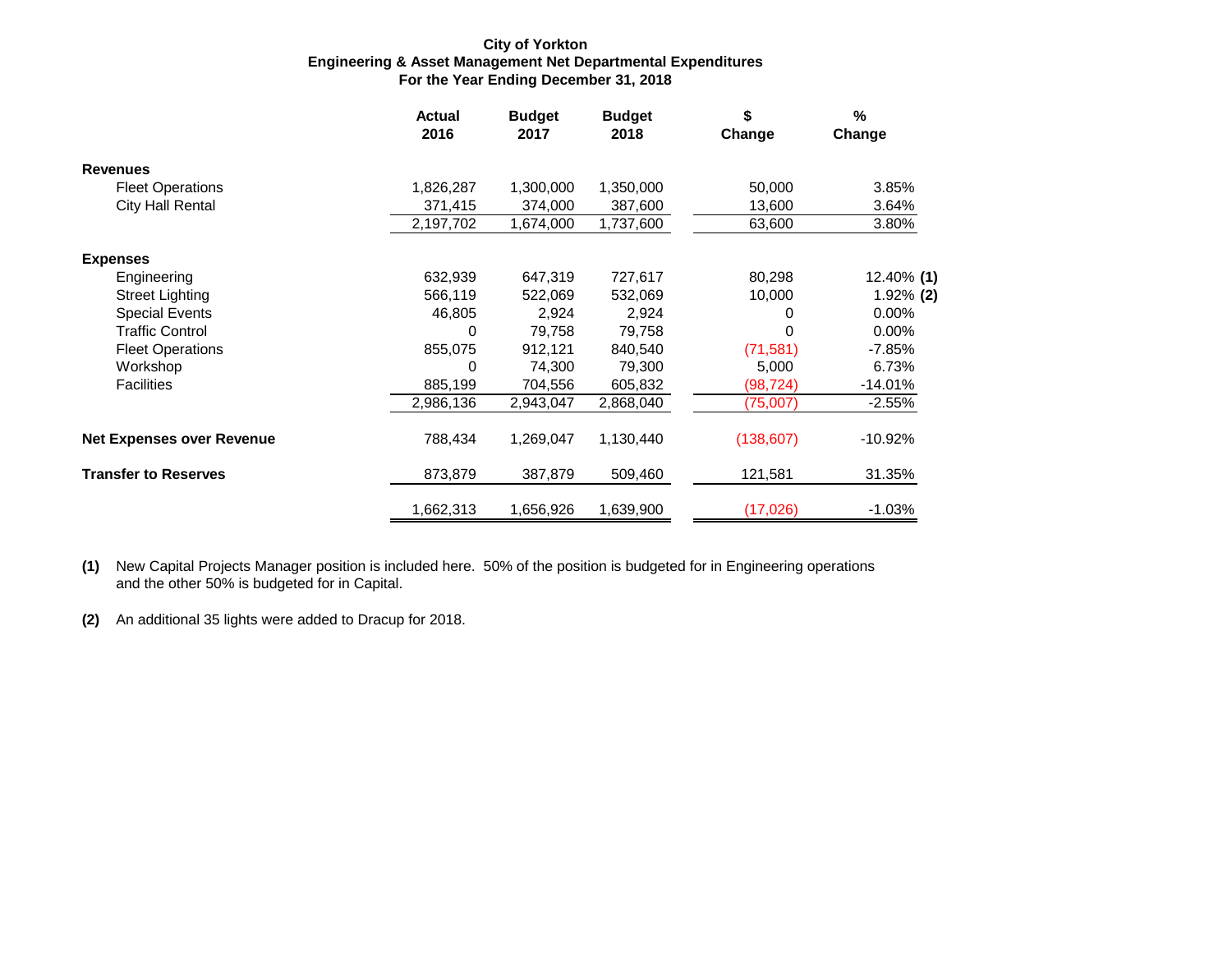#### **For the Year Ending December 31, 2018 Planning, Building & Development & Airport Net Departmental Expenditures City of Yorkton**

|                                           | Actual<br>2016 | <b>Budget</b><br>2017 | <b>Budget</b><br>2018 | \$<br>Change | $\%$<br>Change |
|-------------------------------------------|----------------|-----------------------|-----------------------|--------------|----------------|
| <b>Revenues</b>                           |                |                       |                       |              |                |
| <b>Business Licenses</b>                  | 95,660         | 98,000                | 95,000                | (3,000)      | $-3.06\%$      |
| <b>Building &amp; Development Permits</b> | 98,775         | 111,500               | 111,500               | 0            | $0.00\%$       |
| Zoning & Subdivision Fees                 | 1,750          | 2,500                 | 1,750                 | (750)        | $-30.00\%$     |
| Airport                                   | 135,110        | 122,750               | 157,600               | 34,850       | 28.39%         |
|                                           | 331,294        | 334,750               | 365,850               | 31,100       | 9.29%          |
| <b>Expenses</b>                           |                |                       |                       |              |                |
| <b>Planning Services</b>                  | 256,127        | 257,761               | 270,064               | 12,303       | 4.77%          |
| <b>Building Services</b>                  | 199,630        | 219,939               | 222,468               | 2,529        | 1.15%          |
| Economic Development                      | 264,550        | 272,595               | 278,348               | 5,753        | 2.11%          |
| Airport                                   | 233,479        | 217,790               | 219,790               | 2,000        | 0.92%          |
|                                           | 953,785        | 968,085               | 990,670               | 22,585       | 2.33%          |
| <b>Net Expenses over Revenue</b>          | 622,491        | 633,335               | 624,820               | (8, 515)     | $-1.34%$       |
| <b>Transfer to Reserves</b>               | 25,000         | 25,000                | 25,000                | 0            | 0.00%          |
|                                           | 647,491        | 658,335               | 649,820               | (8, 515)     | $-1.29%$       |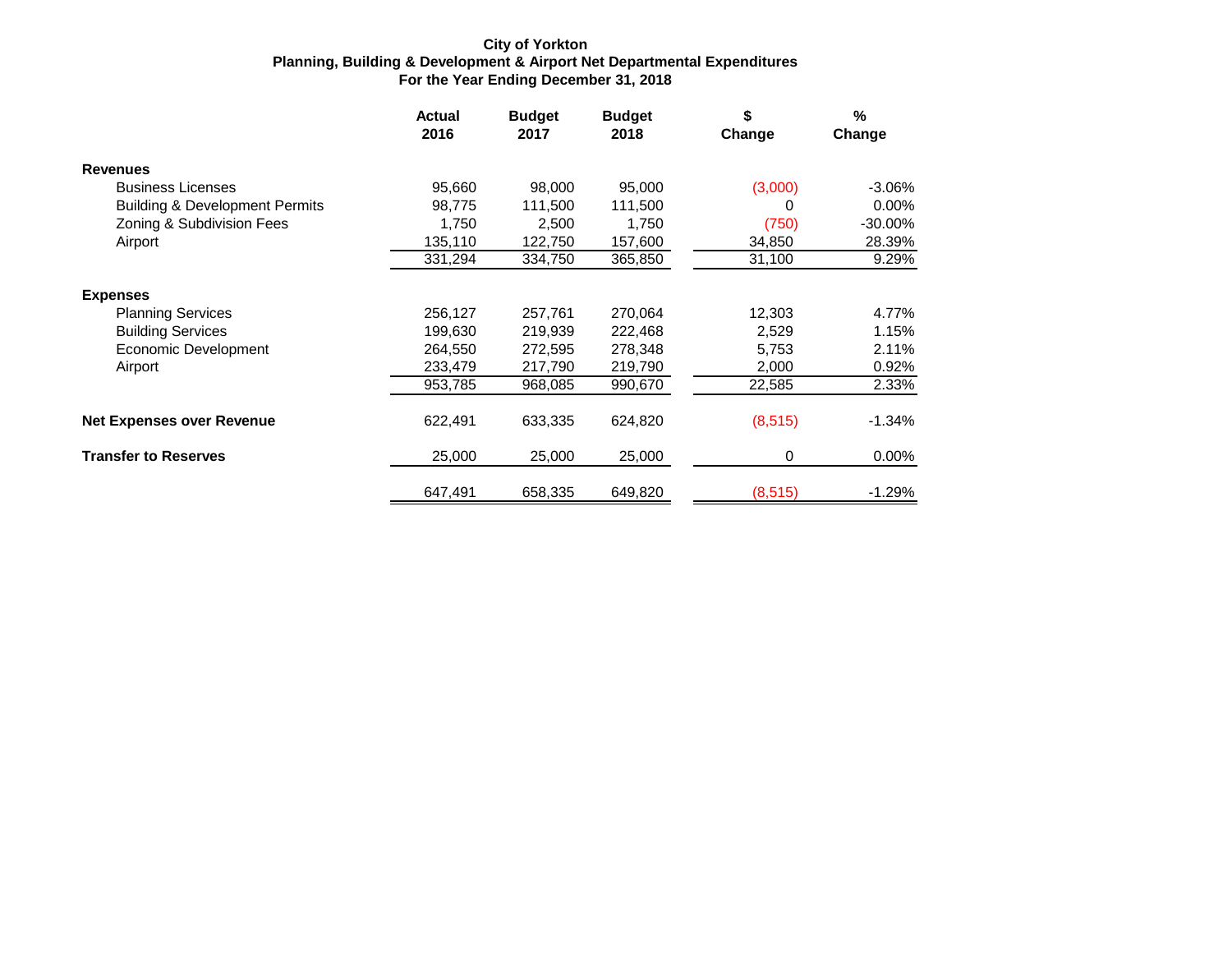#### **For the Year Ending December 31, 2018 Public Works Net Departmental Expenditures City of Yorkton**

|                                      | <b>Actual</b><br>2016 | <b>Budget</b><br>2017 | <b>Budget</b><br>2018 | \$<br>Change | %<br>Change |
|--------------------------------------|-----------------------|-----------------------|-----------------------|--------------|-------------|
| <b>Revenues</b>                      |                       |                       |                       |              |             |
| Urban Connector Grant                | 189,487               | 185,000               | 185,000               | 0            | 0.00%       |
| <b>Snow Permits</b>                  | 15,388                | 8,000                 | 8,000                 | 0            | 0.00%       |
| Custom Work                          | 47,886                | 37,700                | 15,000                | (22, 700)    | $-60.21%$   |
|                                      | 252,761               | 230,700               | 208,000               | (22,700)     | $-9.84%$    |
| <b>Expenses</b>                      |                       |                       |                       |              |             |
| Administration                       | 947,848               | 856,700               | 868,020               | 11,320       | 1.32%       |
| <b>Street Cleaning</b>               | 146,754               | 149,153               | 163,000               | 13,847       | 9.28%       |
| Surfaced Streets & Lanes             | 1,054,138             | 931,312               | 1,106,800             | 175,488      | 18.84% (1)  |
| <b>Gravelled Streets &amp; Lanes</b> | 194,958               | 190,304               | 185,000               | (5,304)      | $-2.79%$    |
| Drainage & Storm Sewer Maintenance   | 355,300               | 279,071               | 335,000               | 55,929       | 20.04% (2)  |
| Catch Basin Maintenance              | 77.009                | 90.682                | 66,500                | (24, 182)    | $-26.67%$   |
| Inspections                          | 147,365               | 180,457               | 266,000               | 85,543       | 47.40%      |
| Ice Control                          | 132,888               | 106,265               | 105,000               | (1,265)      | $-1.19%$    |
| Snow Removal                         | 440,767               | 471,017               | 564,880               | 93,863       | 19.93% (3)  |
| Sidewalk & Curb Maintenance          | 363,653               | 364,803               | 365,000               | 197          | 0.05%       |
| Decorative Lighting                  | 15,214                | 16,796                | 11,500                | (5,296)      | $-31.53%$   |
| <b>Traffic Control</b>               | 161,009               | 45,962                | 45,000                | (962)        | $-2.09%$    |
| <b>Traffic Lines</b>                 | 73,398                | 63,920                | 65,000                | 1,080        | 1.69%       |
| <b>Street Sign Maintenance</b>       | 9,531                 | 6.648                 | 21,300                | 14,652       | 220.40% (4) |
| Railway & Watershed Levy             | 44,621                | 42,500                | 42,500                | 0            | 0.00%       |
| <b>Custom Work</b>                   | 12.997                | 30,210                | 15,000                | (15, 210)    | $-50.35%$   |
|                                      | 4,177,451             | 3,825,800             | 4,225,500             | 399,700      | 10.45%      |
| Net Expenses over Revenue            | 3,924,690             | 3,595,100             | 4,017,500             | 422,400      | 11.75%      |
| <b>Transfer to (from) Reserves</b>   | 24,999                | 0                     | (112,000)             | (112,000)    | $0\%$ (5)   |
|                                      | 3,949,689             | 3,595,100             | 3,905,500             | 310,400      | 8.63%       |

- **(1)** In addition to the Broadway recapping proposed in the Capital Budget there are other areas such as Darlington Street, Circlebrooke and York Road that will required some upgrades. We have also calculated the number of days and costs associated with cold patching, dura patching, crack sealing, repairing frost boils and hot patching. We are also looking at using \$120,000 from reserves to fund a portion of this additional work.
- **(2)** To more effiently clear the storm pipes in the City we will be looking at adding more equipment to this program. An additional VAC truck will be utilized to pre-flush the pipe in front of the camera that will follow once the pipe has been cleared. Also a watering truck will always be at the site so that the VAC truck does not have to drive back and forth to refill.
- **(3)** Due to some roads now being classified as Snow Alerts they have moved up in the priority map for snow removal. These roads are now guaranteed to be cleaned within a 72 hour window. This will mean that they should be cleared more often then in previous years.
- **(4)** As the street signs in the City are aging they are needing to be replaced. In the prior year we purchased a sign labeler. We are proposing to start a sign replacement program and the goal is to replace 100 signs per year over a 6 year period.
- **(5)** The snow permit revenue that is being generated is being put into a reserve for a gate and electonic pay system at the snow dump (\$8,000). The \$120,000 revenue is to offset the additional costs for Darlington, Circlebrooke and York Road road improvements as mentioned in (2.)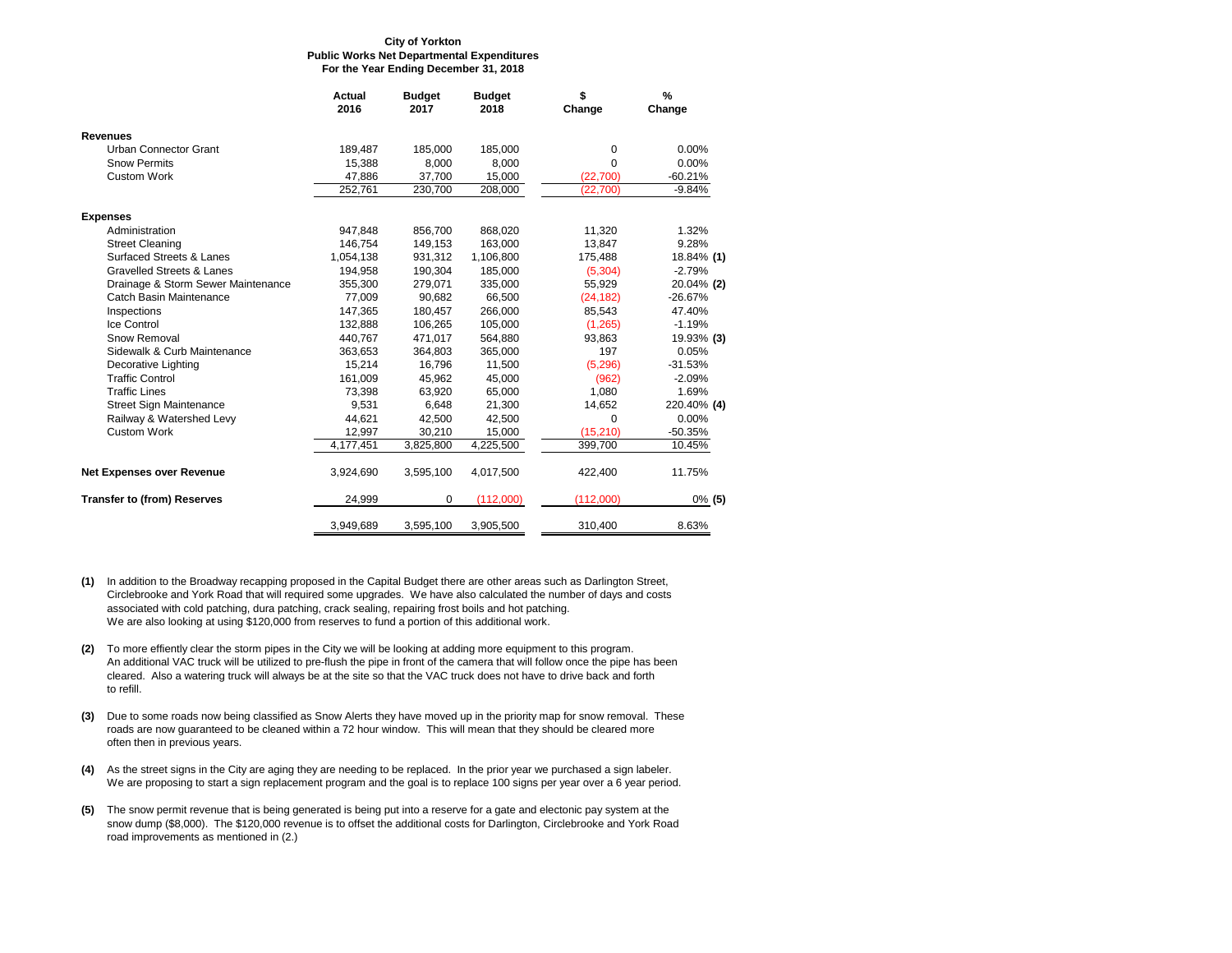#### **For the Year Ending December 31, 2018 Landfill Net Departmental Expenditures City of Yorkton**

|                                  | <b>Actual</b><br>2016 | <b>Budget</b><br>2017 | <b>Budget</b><br>2018 | \$<br>Change | %<br>Change |
|----------------------------------|-----------------------|-----------------------|-----------------------|--------------|-------------|
| <b>Revenues</b>                  |                       |                       |                       |              |             |
| Fees                             | 1,944,462             | 1,529,000             | 1,600,000             | 71,000       | 4.64%       |
|                                  | 1,944,462             | 1,529,000             | 1,600,000             | 71,000       | 4.64%       |
| <b>Expenses</b>                  |                       |                       |                       |              |             |
| Administration                   | 451,108               | 430,200               | 439,500               | 9,300        | 2.16%       |
| Waste Disposal Grounds           | 1,087,996             | 814,241               | 830,000               | 15,759       | 1.94%       |
| <b>Waste Disposal Gate</b>       | 67,484                | 67,700                | 68,700                | 1,000        | 1.48%       |
|                                  | 1,606,587             | 1,312,141             | 1,338,200             | 26,059       | 1.99%       |
| <b>Net Expenses over Revenue</b> | (337, 874)            | (216, 859)            | (261, 800)            | (44, 941)    | 20.72%      |
| <b>Transfer to Reserves</b>      | 337,875               | 216,859               | 261,800               | 44,941       | 20.72%      |
|                                  | 0                     | 0                     | 0                     | 0            | $0.00\%$    |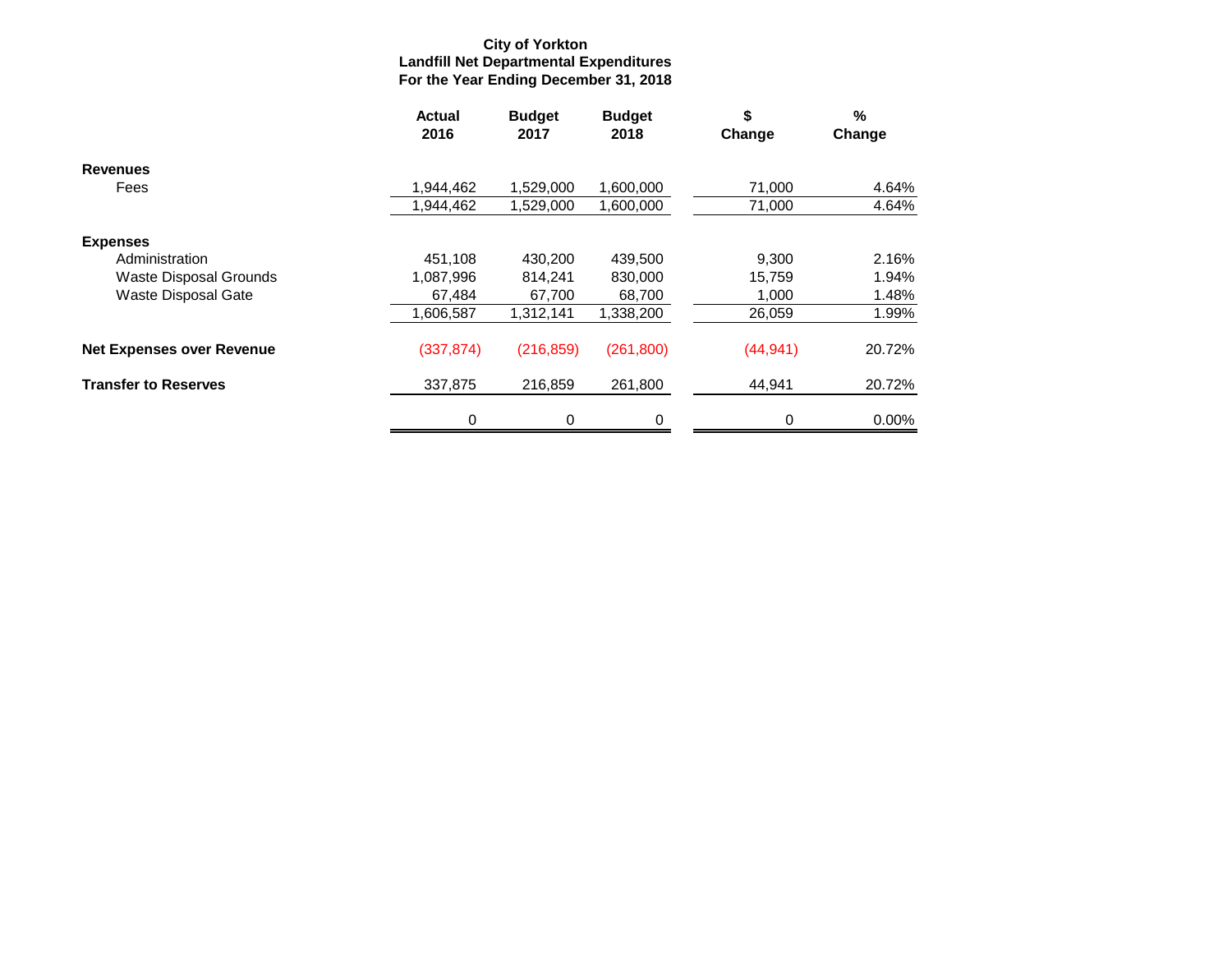#### **For the Year Ending December 31, 2018 Residential Garbage & Recycling Net Departmental Expenditures City of Yorkton**

|                                  | <b>Actual</b><br>2016 | <b>Budget</b><br>2017 | <b>Budget</b><br>2018 | \$<br>Change | $\frac{9}{6}$<br>Change |
|----------------------------------|-----------------------|-----------------------|-----------------------|--------------|-------------------------|
| <b>Revenues</b>                  |                       |                       |                       |              |                         |
| <b>Residential Fees</b>          | 905,209               | 900,000               | 900,000               | 0            | $0.00\%$                |
| Recycling Fees                   | 619,677               | 619,000               | 619,000               | 0            | $0.00\%$                |
|                                  | 1,524,886             | 1,519,000             | 1,519,000             | 0            | $0.00\%$                |
| <b>Expenses</b>                  |                       |                       |                       |              |                         |
| Parks Garbage Pickup             | 18,121                | 21,000                | 21,000                | 0            | 0.00%                   |
| <b>Residential Pickup</b>        | 868,432               | 943,000               | 953,580               | 10,580       | 1.12%                   |
| Recycling Pickup                 | 392,452               | 415,000               | 440,460               | 25,460       | 6.13%                   |
|                                  | 1,279,004             | 1,379,000             | 1,415,040             | 36,040       | 2.61%                   |
| <b>Net Expenses over Revenue</b> | (245, 881)            | (140,000)             | (103,960)             | 36,040       | $-25.74%$               |
| <b>Transfer from Reserves</b>    | 245,881               | 140,000               | 103,960               | (36,040)     | $-25.74%$               |
|                                  | 0                     | $\mathbf 0$           | $\Omega$              | 0            | 0.00%                   |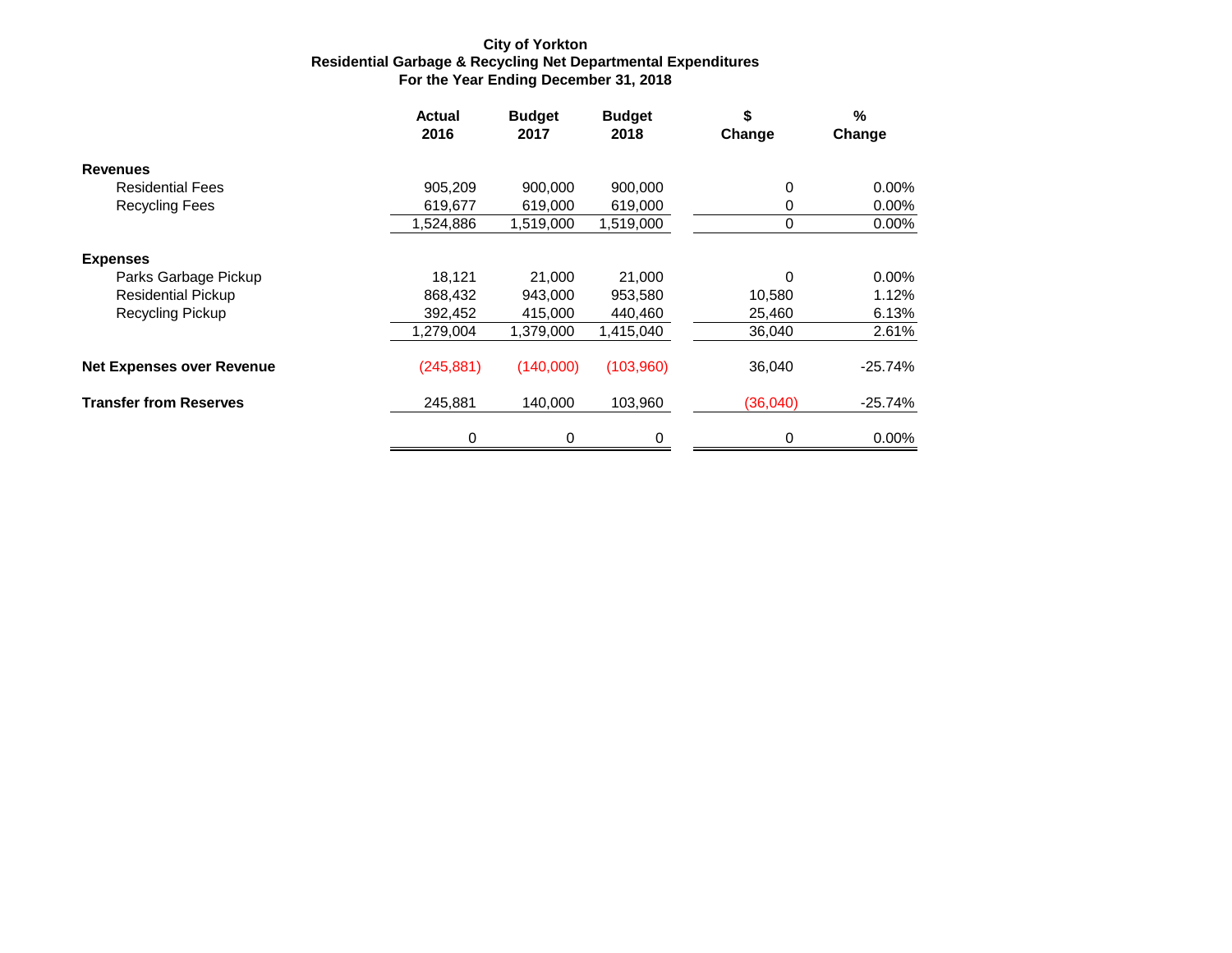#### **City of Yorkton Water & Sewer Works Net Departmental Expenditures For the Year Ending December 31, 2018**

|                                          | <b>Actual</b><br>2016 | <b>Budget</b><br>2017 | <b>Budget</b><br>2018 | \$<br>Change | %<br>Change |
|------------------------------------------|-----------------------|-----------------------|-----------------------|--------------|-------------|
| <b>Revenues</b>                          |                       |                       |                       |              |             |
| Sale of Water                            | 8,084,461             | 7,425,000             | 7,910,000             | 485,000      | 6.53%       |
| <b>Custom Work</b>                       | 91,748                | 130,000               | 115,000               | (15,000)     | $-11.54%$   |
| <b>Connection Fees</b>                   | 13,298                | 13,500                | 13,500                | 0            | 0.00%       |
| <b>Yorkville Utility Board Revenue</b>   | 51,778                | 40,000                | 45,000                | 5,000        | 12.50%      |
|                                          | 8,241,285             | 7,608,500             | 8,083,500             | 475,000      | 6.24%       |
| <b>Expenses</b>                          |                       |                       |                       |              |             |
| Administration                           | 655,136               | 885,942               | 884,116               | (1,826)      | $-0.21%$    |
| <b>Water Meters</b>                      | (13, 380)             | 168,003               | 174,400               | 6,397        | 3.81%       |
| Wells                                    | 274,119               | 270,351               | 272,500               | 2,149        | 0.79%       |
| Aquifer                                  | 31,397                | 31,000                | 31,000                | 0            | 0.00%       |
| <b>Custom Work</b>                       | $\Omega$              | 0                     | $\Omega$              | $\Omega$     | 0.00%       |
| <b>Distribution System</b>               | 127,500               | 124,365               | 280,600               | 156,235      | 125.63%     |
| <b>Water Breaks</b>                      | 313,889               | 269,312               | 296,900               | 27,588       | 10.24%      |
| Hydrants                                 | 65,749                | 46,786                | 53,400                | 6,614        | 14.14%      |
| Water Main Replacement                   | 93,960                | 244,896               | 560,000               | 315,104      | 128.67%     |
| Sewer Main Replacement                   | 55,135                | 263,296               | 292,500               | 29,204       | 11.09%      |
| <b>Water Treatment Plant</b>             | 665,678               | 809,393               | 828,500               | 19,107       | 2.36%       |
| <b>Water Tower</b>                       | 7,377                 | 14,400                | 14,400                | 0            | 0.00%       |
| <b>Sewer Treatment Plant</b>             | 1,201,560             | 1,146,420             | 1,170,100             | 23,680       | 2.07%       |
| <b>Sanitary Sewer Maintenance</b>        | 243,680               | 208,360               | 268,400               | 60,040       | 28.82%      |
| Connections                              | 164,428               | 191,647               | 168,000               | (23, 647)    | $-12.34%$   |
| Interest on Long Term Loans              | 256,450               | 210,530               | 181,338               | (29, 192)    | $-13.87%$   |
|                                          | 4,142,679             | 4,884,701             | 5,476,154             | 591,453      | 12.11%      |
| <b>Net Expenses over Revenue</b>         | (4,098,605)           | (2,723,799)           | (2,607,346)           | 116,453      | $-4.28%$    |
| <b>Long Term Loan Principal Payments</b> | 966,000               | 684,000               | 711,000               | 27,000       | 3.95%       |
| <b>Capital Expenditures</b>              | 5,085,647             | 1,838,500             | 4,718,000             | 2,879,500    | 156.62%     |
| <b>Transfer from Reserves</b>            | (4, 163, 796)         | (1,838,500)           | (4,718,000)           | (2,879,500)  | 156.62%     |
| <b>Transfer to Reserves</b>              | 2,235,078             | 1,939,799             | 1,796,346             | (143, 453)   | $-7.40%$    |
|                                          | 24,323                | (100,000)             | (100,000)             | 0            | 0.00%       |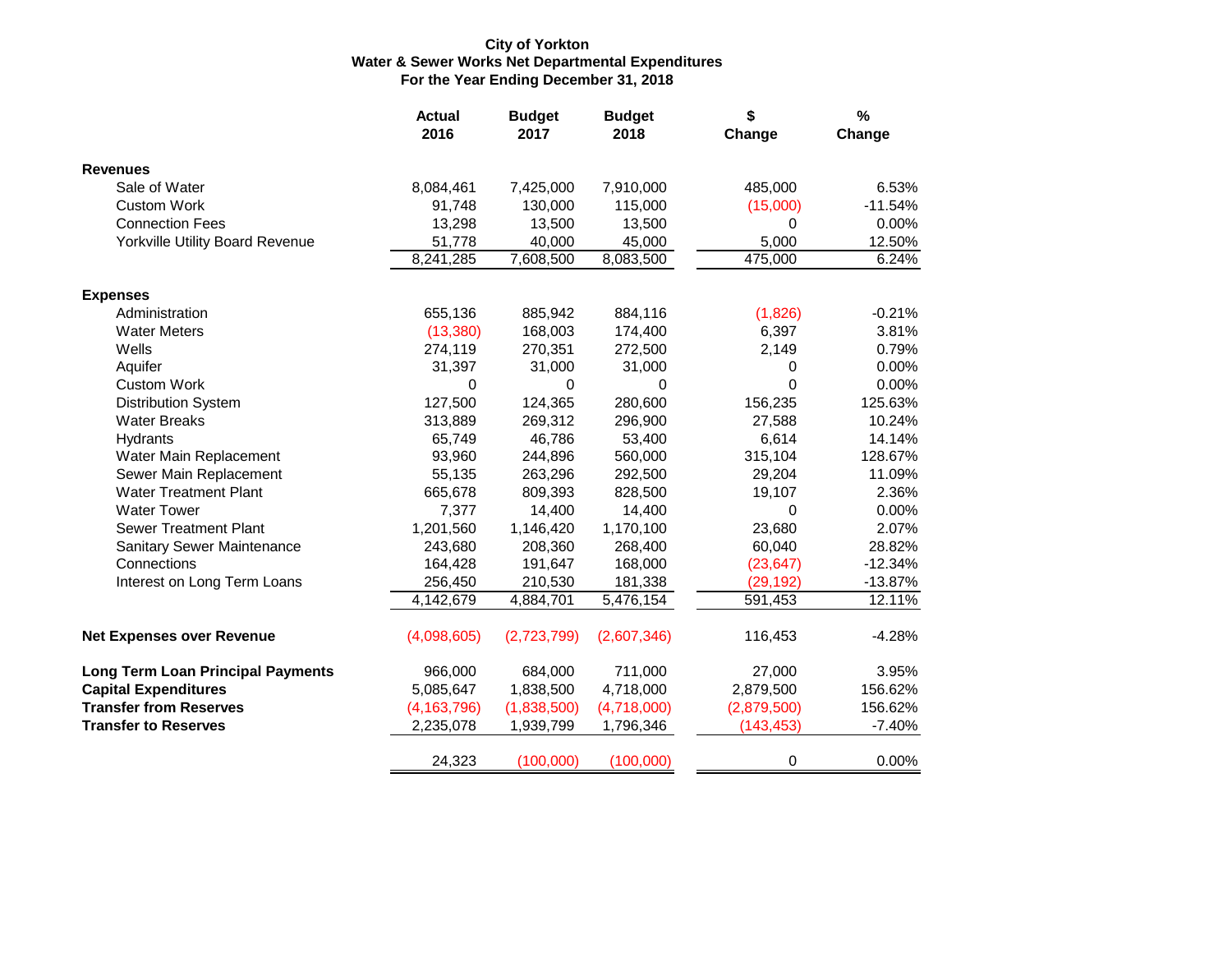# **2018 City of Yorkton Capital Budget**

### **2018 Capital Budget Projects Rolled Over Tax Dollars towards Capital Budget \$4,085,000**

|                     |                         | apılar Bauget i Tejevlə Renca Over                                    |              |                 |             |              |                      |                |                | rax Donars towards Oaphar Duuget <mark>I</mark> | $V^+$ , $V^+$ , $V^+$ |
|---------------------|-------------------------|-----------------------------------------------------------------------|--------------|-----------------|-------------|--------------|----------------------|----------------|----------------|-------------------------------------------------|-----------------------|
|                     |                         |                                                                       | <b>Total</b> | From            |             | <b>Trade</b> | <b>External</b>      | Landfill       | Water          | Capital                                         |                       |
| Pg                  | Dept                    | <b>Project Description</b>                                            | Cost         | <b>Reserves</b> | Grants      | Value        | <b>Loan Proceeds</b> | <b>Surplus</b> | <b>Surplus</b> | <b>Budget</b>                                   |                       |
| Administration      |                         | <b>Records Retention Software</b>                                     | 50,000       | (50,000)        |             |              |                      |                |                | $\Omega$                                        |                       |
| <b>CDPR</b>         |                         | Mayhew Pathway - Langrill Tie In to York Road                         | 110,600      | (110,600)       |             |              |                      |                |                | $\Omega$                                        |                       |
| <b>CDPR</b>         |                         | Logan Green Soccer Parking Lot                                        | 40,000       | (40,000)        |             |              |                      |                |                |                                                 |                       |
| <b>CDPR</b>         |                         | <b>Land Titles Window Treatments</b>                                  | 15,000       | (15,000)        |             |              |                      |                |                |                                                 |                       |
| <b>CDPR</b>         |                         | Library North Entrance Upgrade                                        | 15,000       | (15,000)        |             |              |                      |                |                |                                                 |                       |
| <b>CDPR</b>         |                         | Silver Heights Park Improvements                                      | 157,900      | (157,900)       |             |              |                      |                |                |                                                 |                       |
| Cemetery            |                         | Hydrant                                                               | 14,800       | (14,800)        |             |              |                      |                |                |                                                 |                       |
| Deer Park           |                         | Fuel Tank Replacement                                                 | 15,000       | (15,000)        |             |              |                      |                |                | $\Omega$                                        |                       |
| Deer Park           |                         | Irrigation                                                            | 25,000       | (25,000)        |             |              |                      |                |                | $\Omega$                                        |                       |
| 4 Deer Park         |                         | Maintenance Staff Trailer                                             | 45,000       | (30,000)        |             |              |                      |                |                | 15,000                                          |                       |
| Engineering         |                         | Highway 9 & Broadway Street Intersection                              | 721,650      | (32,900)        | (688, 750)  |              |                      |                |                | $\Omega$                                        |                       |
| Engineering         |                         | Broadway Street West - Highway #10 Project with Provincial Government | 394,500      | (394, 500)      |             |              |                      |                |                |                                                 |                       |
| Engineering         |                         | Rail Line Fencing (Between Skate Park & Western Grocer)               | 30,000       | (10,000)        | (20,000)    |              |                      |                |                |                                                 |                       |
|                     | <b>Gallagher Centre</b> | <b>Grandstand Repairs</b>                                             | 100,000      | (100,000)       |             |              |                      |                |                |                                                 |                       |
|                     | <b>Gallagher Centre</b> | Cell Coverage                                                         | 20,000       | (20,000)        |             |              |                      |                |                |                                                 |                       |
|                     | <b>Gallagher Centre</b> | <b>Convention Centre Sound</b>                                        | 30,000       | (30,000)        |             |              |                      |                |                |                                                 |                       |
|                     | <b>Gallagher Centre</b> | South Parking Lot Lighting                                            | 30,000       | (30,000)        |             |              |                      |                |                |                                                 |                       |
| Landfill            |                         | Engineered Landfill Pit Phase 1                                       | 4,579,800    | (4,579,800)     |             |              |                      |                |                |                                                 |                       |
| Landfill            |                         | Landfill Bridge                                                       | 1,900,000    | (1,900,000)     |             |              |                      |                |                | $\Omega$                                        |                       |
| Landfill            |                         | <b>Master Plan Landfill</b>                                           | 250,000      |                 |             |              |                      | (250,000)      |                | $\Omega$                                        |                       |
| 5 Planning          |                         | <b>Highway Entrance Signage</b>                                       | 300,000      | (150,000)       |             |              |                      |                |                | 150,000                                         |                       |
| 6 Public Works      |                         | Civic Operations Center - design                                      | 786,000      | (786,000)       |             |              |                      |                |                | $\Omega$                                        |                       |
| <b>Public Works</b> |                         | Dracup North - Pathway and Lights                                     | 363,400      | (200,000)       |             |              | (163, 400)           |                |                | $\Omega$                                        |                       |
| <b>Public Works</b> |                         | Dracup South - Pathway and Lights                                     | 1,837,400    | (301, 700)      | (500,000)   |              | (1,035,700)          |                |                |                                                 |                       |
| <b>Public Works</b> |                         | Design for Residential Reconstruction Program                         | 150,000      | (150,000)       |             |              |                      |                |                |                                                 |                       |
| <b>Public Works</b> |                         | Darlington Street Reconstruction - design                             | 121,400      | (121, 400)      |             |              |                      |                |                |                                                 |                       |
| Transit             |                         | <b>City Transit Bus</b>                                               | 100,000      | (100,000)       |             |              |                      |                |                |                                                 |                       |
| Waste Water         |                         | Demolition of Crusin Café                                             | 552,000      |                 |             |              | (552,000)            |                |                |                                                 |                       |
| Waste Water         |                         | North Sewer System Upgrades                                           |              |                 |             |              |                      |                |                |                                                 |                       |
|                     |                         | - Storm Drainage Channel                                              | 2,858,000    | (718,500)       |             |              | (2, 139, 500)        |                |                |                                                 |                       |
|                     |                         | - Sanitary Sewer Trunk                                                | 3,663,000    | (1,083,500)     |             |              |                      |                | (2,579,500)    |                                                 |                       |
|                     |                         | - Bridge Construction (start of long-term drainage project)           | 1,779,000    |                 |             |              | (1,779,000)          |                |                | $\Omega$                                        |                       |
|                     |                         | - Detour                                                              | 590,000      |                 |             |              | (590,000)            |                |                |                                                 |                       |
| <b>Waste Water</b>  |                         | Sludge Lagoon Repairs                                                 | 125,000      |                 |             |              |                      |                | (125,000)      |                                                 |                       |
| 10 Waste Water      |                         | WPCP Down Stream Study/Master Plan                                    | 300,000      | (300,000)       |             |              |                      |                |                | $\mathbf 0$                                     |                       |
| Water Works         |                         | Well 9 & 10 Improvements                                              | 530,000      | (100,000)       |             |              |                      |                | (430,000)      | $\mathbf 0$                                     |                       |
| <b>Water Works</b>  |                         | Well #16 - purchase of land                                           | 100,000      | (100,000)       |             |              |                      |                |                | $\mathbf 0$                                     |                       |
|                     |                         |                                                                       | 22,699,450   | (11,681,600)    | (1,208,750) | $\Omega$     | (6,259,600)          | (250,000)      | (3, 134, 500)  | 165,000                                         | \$165,000             |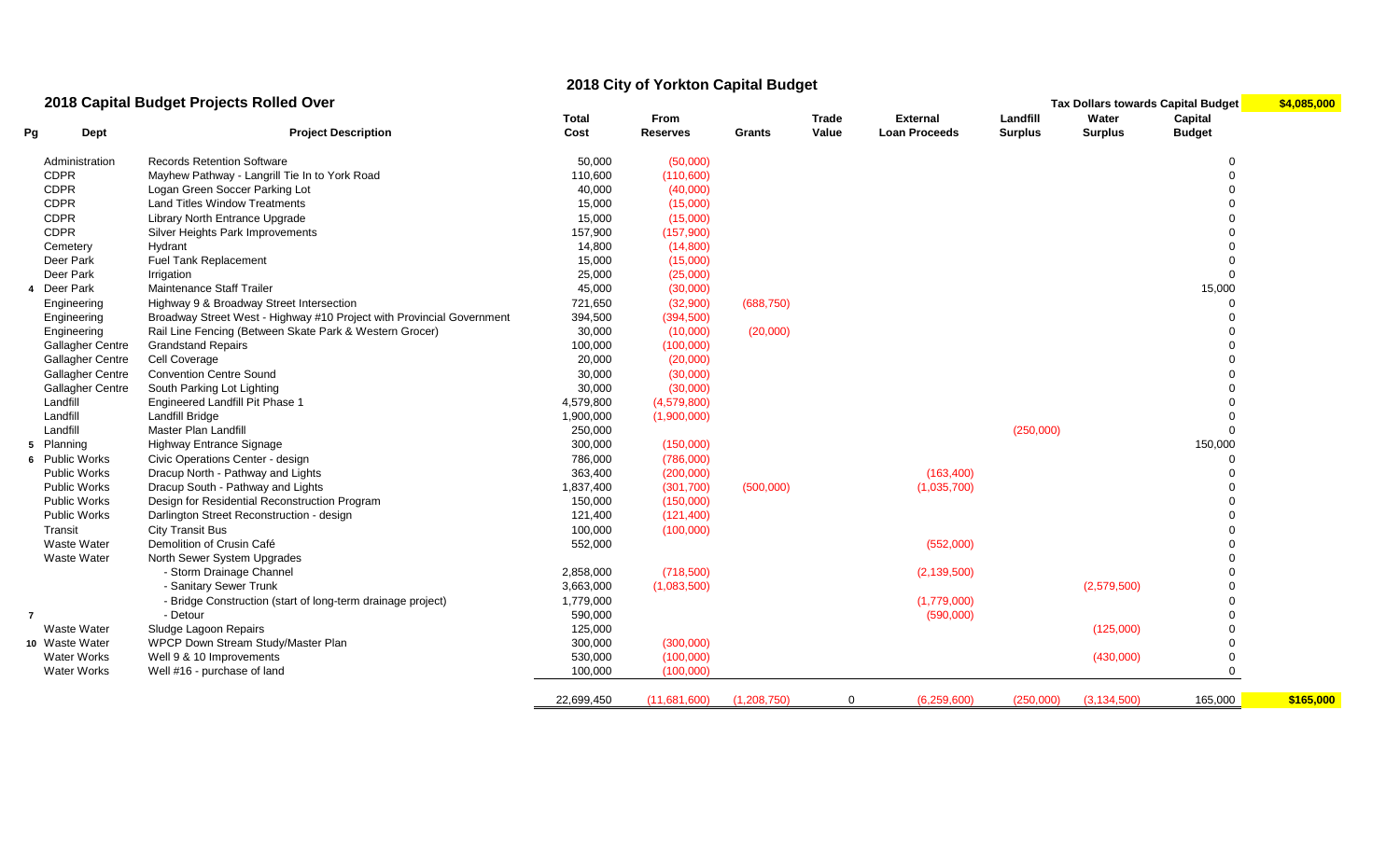# **2018 Capital Budget Projects Fully Funded**

| Pg<br>Dept          | <b>Project Description</b>                                    | Total<br>Cost | From<br><b>Reserves</b> | Grants   | Trade<br>Value | <b>External</b><br><b>Loan Proceeds</b> | Landfill<br>Surplus | Water<br><b>Surplus</b> | Capital<br><b>Budget</b> |
|---------------------|---------------------------------------------------------------|---------------|-------------------------|----------|----------------|-----------------------------------------|---------------------|-------------------------|--------------------------|
|                     |                                                               |               |                         |          |                |                                         |                     |                         |                          |
| 11 Cemetery         | Re-surface West Lane - Asphalt                                | 40,000        | (40,000)                |          |                |                                         |                     |                         |                          |
| 11 Cemetery         | Storage Building                                              | 75,000        | (75,000)                |          |                |                                         |                     |                         |                          |
| 12 Planning         | Street Lights & Gravel - Ball Road (Funded through Land Fund) | 282,000       | (282,000)               |          |                |                                         |                     |                         |                          |
| 15 CDPR             | Gloria Hayden Changerooms/Shower Upgrades                     | 15,000        | (15,000)                |          |                |                                         |                     |                         |                          |
| 16 CDPR             | Land Titles Lighting Upgrade                                  | 10,000        | (10,000)                |          |                |                                         |                     |                         |                          |
| 16 CDPR             | Land Titles Air Conditioning                                  | 20,000        | (20,000)                |          |                |                                         |                     |                         |                          |
| 17 CDPR             | Godfrey Dean - Art Gallery LED Lights                         | 15,000        | (15,000)                |          |                |                                         |                     |                         |                          |
| 17 CDPR             | Godfrey Dean - Theatre LED Lights & Celing                    | 10,000        | (10,000)                |          |                |                                         |                     |                         |                          |
| 17 CDPR             | Godfrey Dean - Carpet Replacement                             | 20,000        | (20,000)                |          |                |                                         |                     |                         |                          |
| 18 CDPR             | Tourism & Chamber Carpet Replacement                          | 30,000        | (15,000)                | (15,000) |                |                                         |                     |                         |                          |
| 19 CDPR             | Library - Exterior Improvements                               | 10,000        | (10,000)                |          |                |                                         |                     |                         |                          |
| 20 Facilities       | City Hall Window Replacement                                  | 100,000       | (100,000)               |          |                |                                         |                     |                         |                          |
| 21 Facilities       | <b>Public Works Furnance Replacement</b>                      | 45,000        | (45,000)                |          |                |                                         |                     |                         |                          |
| 24 Gallagher Centre | Waterpark - Dehumidification Design                           | 15,000        | (15,000)                |          |                |                                         |                     |                         |                          |
| 24 Gallagher Centre | Waterpark - Security Gate                                     | 25,000        | (25,000)                |          |                |                                         |                     |                         |                          |
| 24 Gallagher Centre | Waterpark - HVAC Reconfiguration                              | 10,000        | (10,000)                |          |                |                                         |                     |                         |                          |
| 25 Deer Park        | Deer Park Equipment - Mower, beverage cart, hand over-seeder  | 125,000       | (125,000)               |          |                |                                         |                     |                         |                          |
| 26 Deer Park        | Deer Park Clubhouse - Restaurant Door & Sidelight             | 5,000         | (5,000)                 |          |                |                                         |                     |                         |                          |
|                     |                                                               | 852,000       | (837,000)               | (15,000) |                |                                         |                     |                         |                          |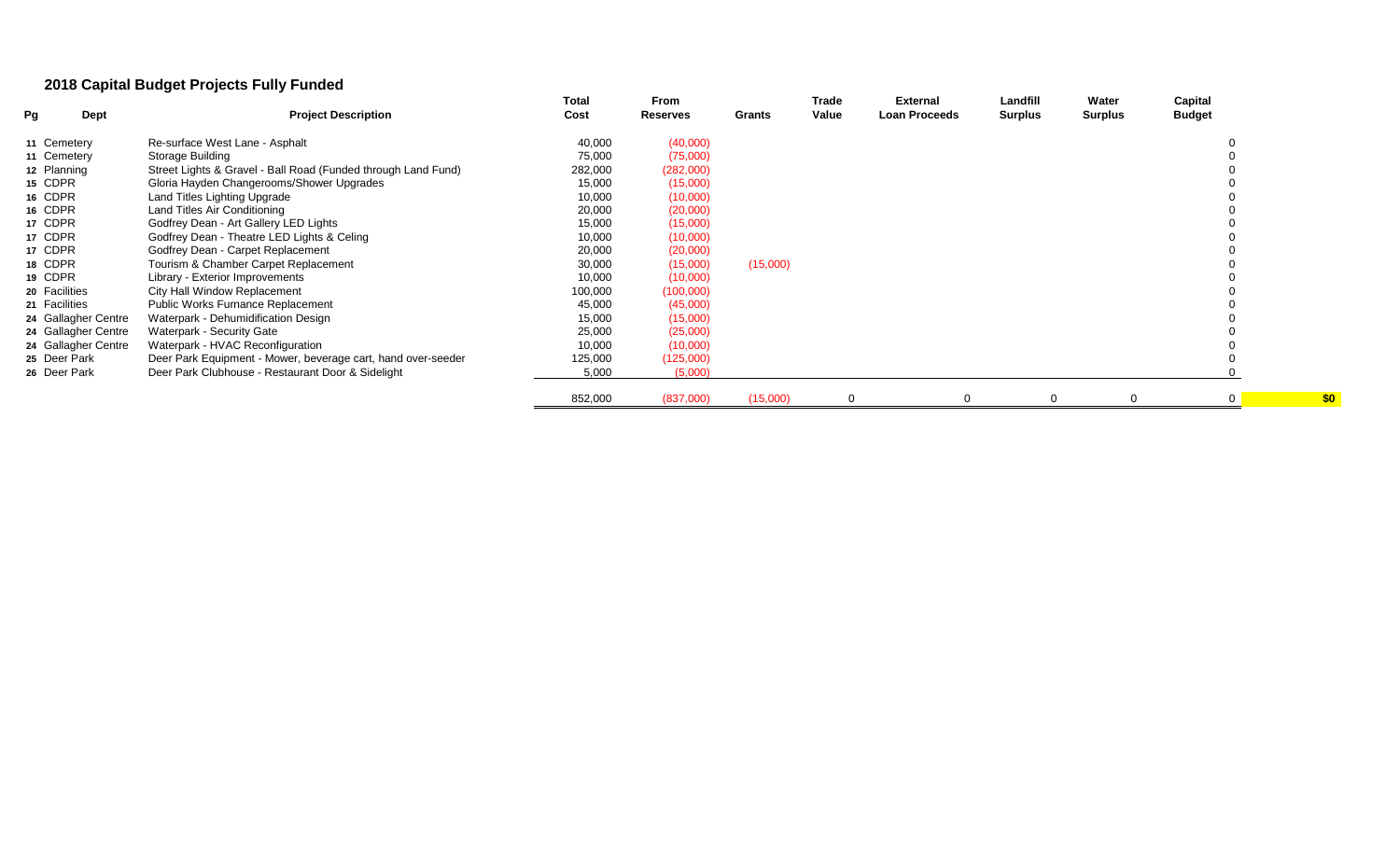# **2018 Capital Budget Projects with Current Funding**

| Pg<br>Dept                          | <b>Project Description</b>                                                                               | Total<br>Cost | From<br><b>Reserves</b>      | <b>Grants</b> | Trade<br>Value | <b>External</b><br><b>Loan Proceeds</b> | Landfill<br><b>Surplus</b> | Water<br><b>Surplus</b>   | Capital<br><b>Budget</b>                             |             |
|-------------------------------------|----------------------------------------------------------------------------------------------------------|---------------|------------------------------|---------------|----------------|-----------------------------------------|----------------------------|---------------------------|------------------------------------------------------|-------------|
| Drainage Loan                       | Internal Drainage Loan                                                                                   | 694,300       |                              |               |                |                                         |                            |                           | 694,300                                              |             |
| <b>Public Works</b>                 | Allocation to Civic Operations Building                                                                  | 865,700       |                              |               |                |                                         |                            |                           | 865,700                                              |             |
| 27 Public Works                     | <b>Broadway Street Overlay</b>                                                                           | 1,548,000     | (980,000)                    |               |                |                                         |                            |                           | 568,000                                              |             |
| 28 Airport                          | Runway Markings & Signage Update                                                                         | 60,000        |                              | (30,000)      |                |                                         |                            |                           | 30,000                                               |             |
| 29 Airport                          | Airport Apron Rehabilitation                                                                             | 460,000       | (215,800)                    | (230,000)     |                |                                         |                            |                           | 14,200                                               |             |
| 30 Finance & IT                     | Backup Storage System                                                                                    | 35,000        |                              |               |                |                                         |                            |                           | 35,000                                               |             |
| 31 Engineering                      | Gravel Roads Paving - York Road East (Mayhew to Whitesand Drive)                                         | 1,118,300     | (559, 200)                   |               |                |                                         |                            |                           | 559,100                                              |             |
| 34 Engineering                      | Traffic Signal Pole Replacement Program 2018                                                             | 267,100       |                              |               |                |                                         |                            |                           | 267,100                                              |             |
| 36 Engineering                      | Broadway Corridor Traffic Control Systems Update to Centracs                                             | 87,200        | (40,600)                     |               |                |                                         |                            |                           | 46,600                                               |             |
| 38 CDPR                             | Ukrainian Pioneer Park Development - Outdoor Rink                                                        | 125,000       | (55,000)                     |               |                |                                         |                            |                           | 70,000                                               |             |
| 38 CDPR                             | Ukrainian Pioneer Park Development - ODR Lights                                                          | 25,000        |                              |               |                |                                         |                            |                           | 25,000                                               |             |
| 38 CDPR                             | Ukrainian Pioneer Park Development - Landscaping                                                         | 5,000         |                              |               |                |                                         |                            |                           | 5,000                                                |             |
| 38 CDPR                             | Ukrainian Pioneer Park Development - Spray Park                                                          | 150,000       |                              |               |                |                                         |                            |                           | 150,000                                              |             |
| 38 CDPR                             | Ukrainian Pioneer Park Development - Picnic Pads                                                         | 20,000        |                              |               |                |                                         |                            |                           | 20,000                                               |             |
| 39 CDPR                             | Beautification - North Side of Smith Street, Dracup to 7th                                               | 40,000        |                              |               |                |                                         |                            |                           | 40,000                                               |             |
| 39 CDPR                             | Beautification - East and West Sides of Dracup                                                           | 55,000        |                              |               |                |                                         |                            |                           | 55,000                                               |             |
| 40 CDPR                             | Darlington South Side Pathway, Fenson to Mayhew                                                          | 65,000        |                              |               |                |                                         |                            |                           | 65,000                                               |             |
| 42 Gallagher Centre                 | Gender Neutral Change Room                                                                               | 10,000        |                              |               |                |                                         |                            |                           | 10,000                                               |             |
| 43 Gallagher Centre                 | Gallagher Centre - Storage Building                                                                      | 75,000        |                              |               |                |                                         |                            |                           | 75,000                                               |             |
| 44 Deer Park                        | Deer Park - New #8 Green                                                                                 | 300,000       |                              |               |                |                                         |                            |                           | 300,000                                              |             |
| 44 Deer Park                        | Deer Park - On-Course Culverts                                                                           | 25,000        |                              |               |                |                                         |                            |                           | 25,000                                               |             |
|                                     |                                                                                                          | 6,030,600     | (1,850,600)                  | (260,000)     | $\mathbf 0$    | $\Omega$                                |                            | 0                         | 3,920,000                                            | \$3,920,000 |
|                                     |                                                                                                          |               |                              |               |                |                                         |                            |                           | Total of Projects above requiring capital funding \$ |             |
|                                     | <b>Total 2018 City of Yorkton Capital Budget</b>                                                         | 29,582,050    | $(14,369,200)$ $(1,483,750)$ |               | 0              | (6, 259, 600)                           |                            | $(250,000)$ $(3,134,500)$ |                                                      |             |
| Externational and set of the set of | 2018 Capital Budget Projects Deferred<br>Curriel Dende Devine Hadistrict Avenue (Ved: Dend to Dell Dend) | 1.120000      |                              |               |                |                                         |                            |                           |                                                      |             |

| Engineering | Gravel Roads Paving - Industrial Avenue (York Road to Ball Road) | 1,136,000 |
|-------------|------------------------------------------------------------------|-----------|
| Engineering | Gravel Roads Paving - Ball Road (Recycleability to NL)           | 1,060,000 |
| Engineering | Broadway Street and Bradbrooke Drive Intersection Signalization  | 564,000   |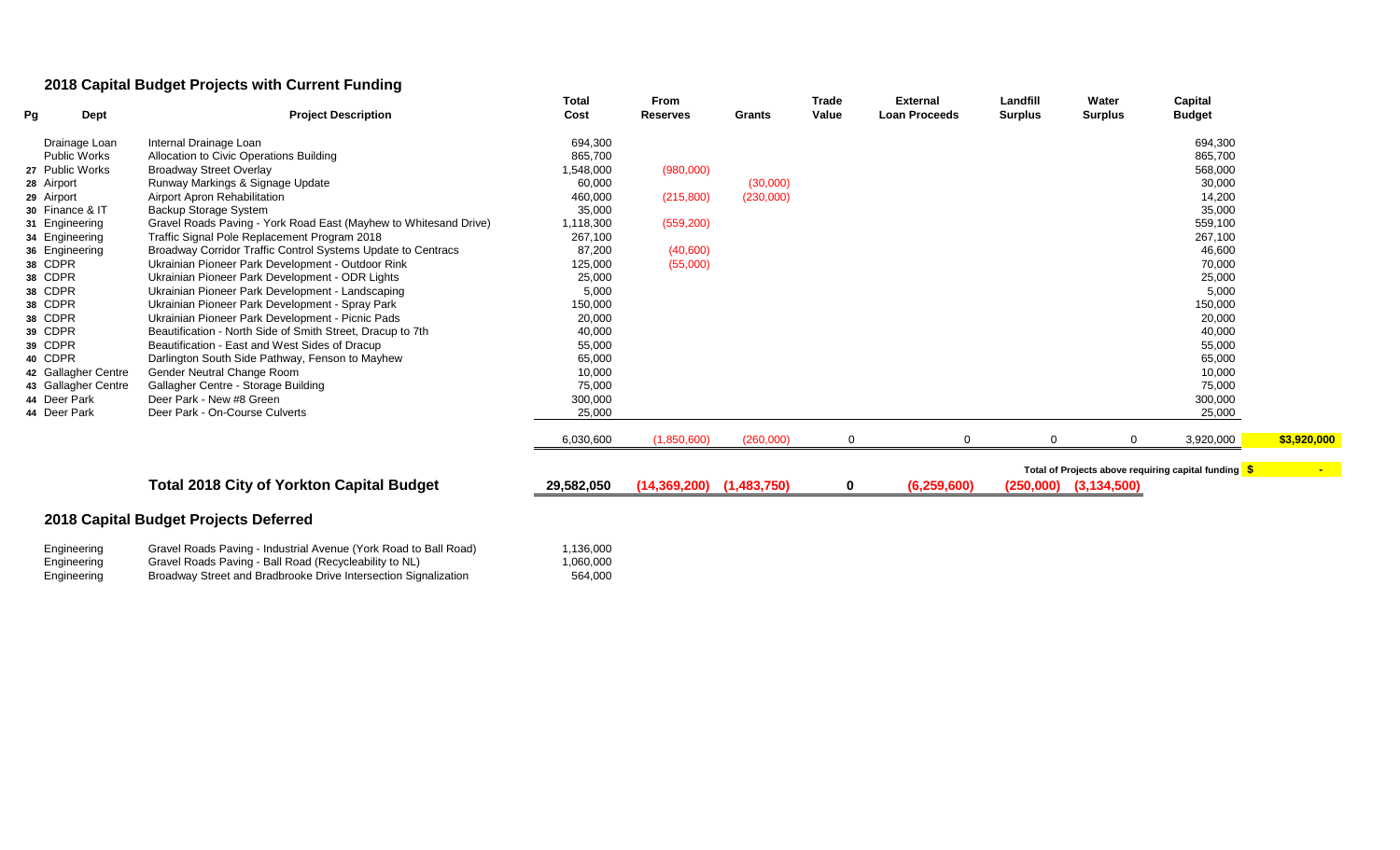